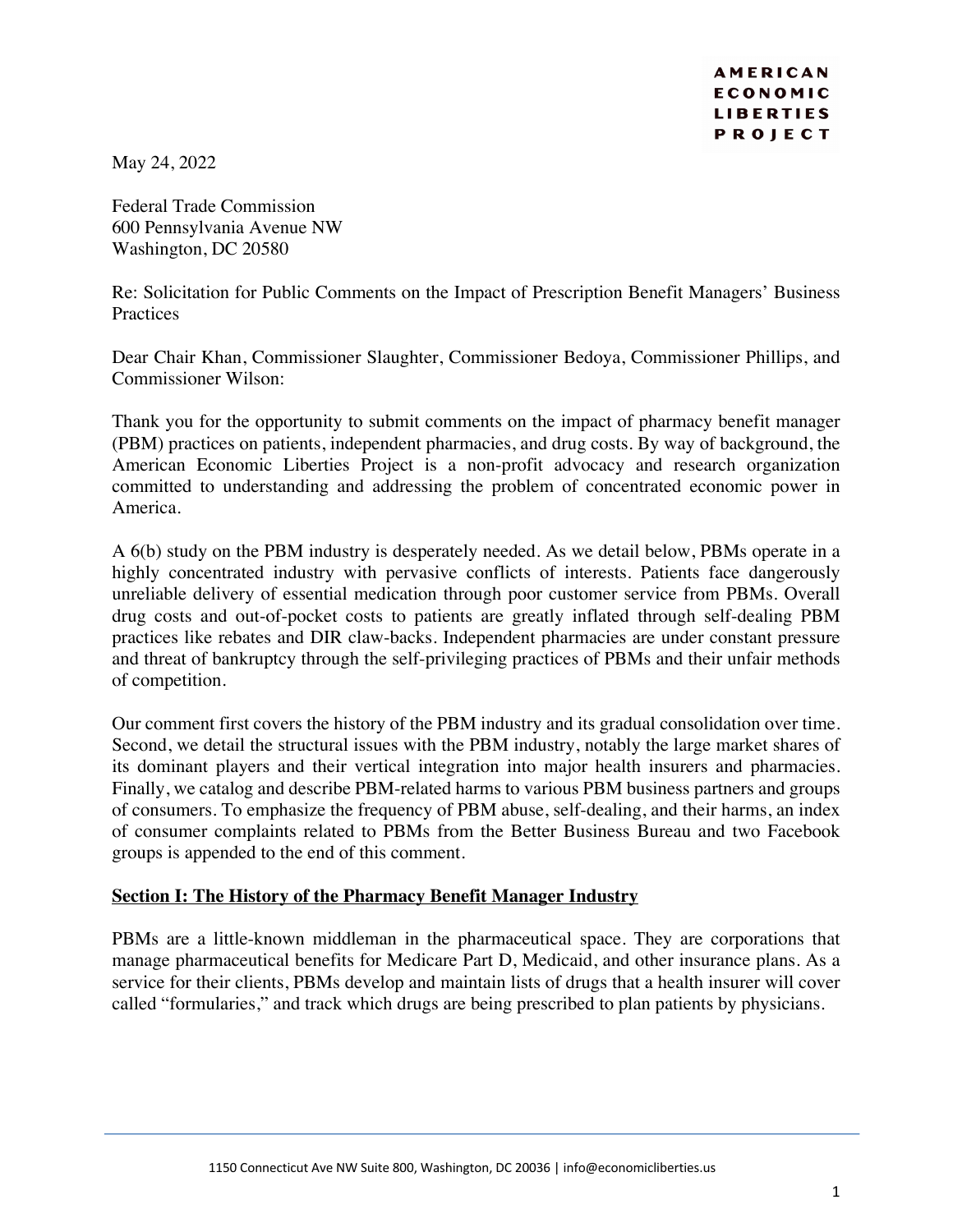#### **The 1960s, 70s and 80s: PBMs Rise to Prominence**

Up until the late 1960s, health insurers would process claims for medications themselves. As insurers started to expand coverage for prescriptions, their administrative costs to insurers began to balloon. To solve this problem, third-party, HMO-affiliated companies called Pharmacy Benefit Managers were created to save insurers time and money. The first PBM, Pharmaceutical Card System, or PCS, invented the plastic benefit card for beneficiaries, and negotiated with manufacturers on behalf of health plans to lower drug costs for patients. Patients with cards could walk into one of the many community chain and independent pharmacies in PCS's network,<sup>1</sup> pay a small copay to their pharmacist, and the pharmacist would be reimbursed by PCS for the balance of their medication.<sup>2</sup> PCS was bought by drug distributer McKesson in October 1972,<sup>3</sup> where it remained until it was sold to Eli Lilly in 1994.

The first PBM to grow out of an HMO was Diversified Pharmaceutical Systems, or DPS. DPS was created by United HealthCare Group in the 1980s and was the first PBM to utilize clinical information in generating cost savings for the HMO. The first PBM to pioneer mail-order drug delivery was Medco Containment Services, founded in 1983.4

From the 1960s through the late 1980s, PBMs focused mainly on their administrative role, eliminating the need for patients to file claims for prescriptions on their own, improving access through pharmacy networks, and adding efficiency and cost savings to what was quickly becoming a large, increasingly expensive, and complicated drug supply chain. <sup>5</sup> The leading three PBMs provided differentiated services from one another, competed with each other for business, and dealt fairly with their networks of community and independent chain pharmacies. Over the next three decades, however, PBMs became increasingly consolidated and vertically integrated, helping drive the opacity and self-dealing for which the industry is now known.

# **The 1990s: Drug Companies Use PBMs to Self-Deal Through Formularies**

Prior to the 1990s, PBMs remained largely as separate companies from the drug manufacturers they bargained with, and the pharmacies that they reimbursed. This began to change when, in November 1993, drug manufacturer Merck acquired the PBM Medco, setting off a trend of

<sup>3</sup> "In Memoriam: L. Earl Melby," Airzona Republic, January 20, 2002,

https://www.newspapers.com/clip/19453296/arizona-republic/

4Robert Navarro, "Managed Care Pharmacy Practice," Jones and Bartlett Learning, 2009,

<sup>1</sup> Robert Navarro, "Managed Care Pharmacy Practice," Jones and Bartlett Learning, 2009,

https://books.google.com/books?id=dJi3eNgrunUC&q=united+healthcare+creates+pharmacy+benefit+manager+dps &pg=PA225#v=snippet&q=united%20healthcare%20creates%20pharmacy%20benefit%20manager%20dps&f=fals e

<sup>2</sup> Peter Fox, Chris O'Flinn, Terry Latanich, Phonzie Brown, "The ABCs of PBMs," National Health Policy Forum, October 27, 1997, https://www.ncbi.nlm.nih.gov/books/NBK559746/pdf/Bookshelf\_NBK559746.pdf

https://books.google.com/books?id=dJi3eNgrunUC&q=united+healthcare+creates+pharmacy+benefit+manager+dps &pg=PA225#v=snippet&q=united%20healthcare%20creates%20pharmacy%20benefit%20manager%20dps&f=fals e

<sup>5</sup> Peter Fox, Chris O'Flinn, Terry Latanich, Phonzie Brown, "The ABCs of PBMs," National Health Policy Forum, October 27, 1997, https://www.ncbi.nlm.nih.gov/books/NBK559746/pdf/Bookshelf\_NBK559746.pdf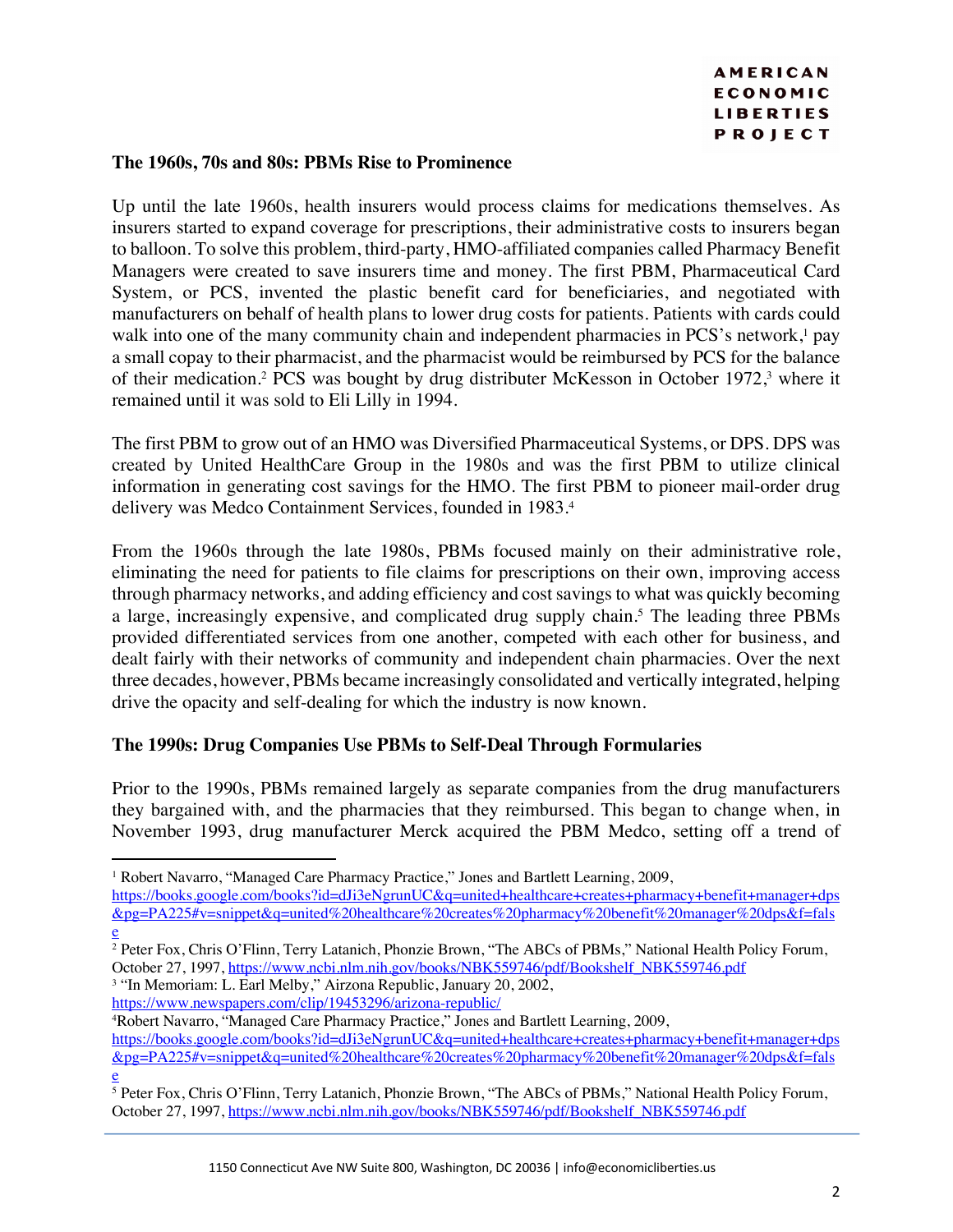pharmaceutical companies acquiring PBMs. Shortly after that move, in May 1994 pharmaceutical manufacturer SmithKline Beecham bought the PBM Diversified Pharmaceutical Systems. Then in July of that year, another pharmaceutical manufacturer, Eli Lilly, bought PCS Health Systems, another PBM.

This vertical integration very quickly led to self-dealing. Though the FTC did not challenge the Merck-Medco merger,<sup>6</sup> in 1994 the agency noticed that Merck had immediately started using the formulary from its newly acquired Medco's formulary to give its own drugs favorable placement over competitors, using control of the PBM to rig the market for drugs.

In light of these concerns, later that year it opened an investigation into Merck's and SmithKline's acquisitions,<sup>7</sup> and placed restrictions on Lilly's merger with PCS.<sup>8</sup> In 1995, Merck and SmithKline agreed to consent orders where they would make their PBMs maintain "open formularies,"<sup>9</sup> determined by an independent third party.<sup>10</sup> In 1998, the FTC closed its investigation into the Merck-Medco acquisition. Merck settled charges that its self-preferencing was leading to higher drug prices and reduced quality, and Merck agreed to a consent order to maintain an open formulary. 11

Presumably at least in part as a response to these enforcement actions and thus unable to preference their own drugs, manufacturers sold their stake in their newly-acquired PBMs. In 1998, Eli Lilly sold its PBM, PCS, to the major pharmacy Rite Aid.<sup>12</sup> The following year, Merck spun off Medco into its own independent unit,<sup>13</sup> and SmithKline Beecham sold its PBM, Diversified Pharmaceutical Systems, to another PBM, Express Scripts.<sup>14</sup>

# **The Late 1980s-Today: Exemption from Anti-Kickback Statute**

<sup>9</sup> "Merck Settles FTC Charges that Its Acquisition of Medco Could Cause Higher Prices and Reduced Quality for Prescription Drugs," Federal Trade Commission, August 27, 1998, https://www.ftc.gov/news-events/news/pressreleases/1998/08/merck-settles-ftc-charges-its-acquisition-medco-could-cause-higher-prices-reduced-quality

<sup>10</sup> "In the Matter of Eli Lilly and Company, Docket No. C-3594, ORDER REOPENING AND SET ASIDE ORDER," May 1999, https://www.ftc.gov/sites/default/files/documents/cases/1999/05/elililly.htm

<sup>6</sup> Times Staff, "FTC Approves Merck's Purchase of Medco," L.A. Times, November 9, 1993 https://www.latimes.com/archives/la-xpm-1993-11-09-fi-54911-story.html

<sup>7</sup> "Business Digest," Washington Post, November 11, 1994,

https://www.washingtonpost.com/archive/business/1994/11/16/digest/fce99015-1d23-4d6c-a1b8-285c3f3738f9/ <sup>8</sup> "FTC Gives Final Approval to Lilly Order," Federal Trade Commission, July 31, 1995, https://www.ftc.gov/newsevents/news/press-releases/1995/07/ftc-gives-final-approval-lilly-order-pledges-continued-monitoringanticompetitive-practices

<sup>&</sup>lt;sup>11</sup> Elyse Tanouye, "Merck Agrees to Settle FTC Inquiry Of Its Prescription-Management Unit," Wall Street Journal, August 27, 1998, https://www.wsj.com/articles/SB904173604889278000

<sup>&</sup>lt;sup>12</sup> Kristine Henry, "Rite Aid to buy Lilly's PCS unit \$1.5 billion deal grows chain as pharmacy benefit manager; Pharmaceuticals," Baltimore Sun, November 18, 1998, https://www.baltimoresun.com/news/bs-xpm-1998-11-18- 1998322097-story.html

<sup>&</sup>lt;sup>13</sup> Milt Freudenheim, With Ties Lingering, Medco Leaves Merck, New York Times, August 20, 2003, https://www.nytimes.com/2003/08/20/business/with-ties-lingering-medco-leaves-merck.html

<sup>14</sup> Steven Lipin and Robert Langreth, "SmithKline Beecham to Sell Twi Units for Nearly \$2 Billion," Wall Street Journal, February 9, 1999, https://www.wsj.com/articles/SB91851814495292500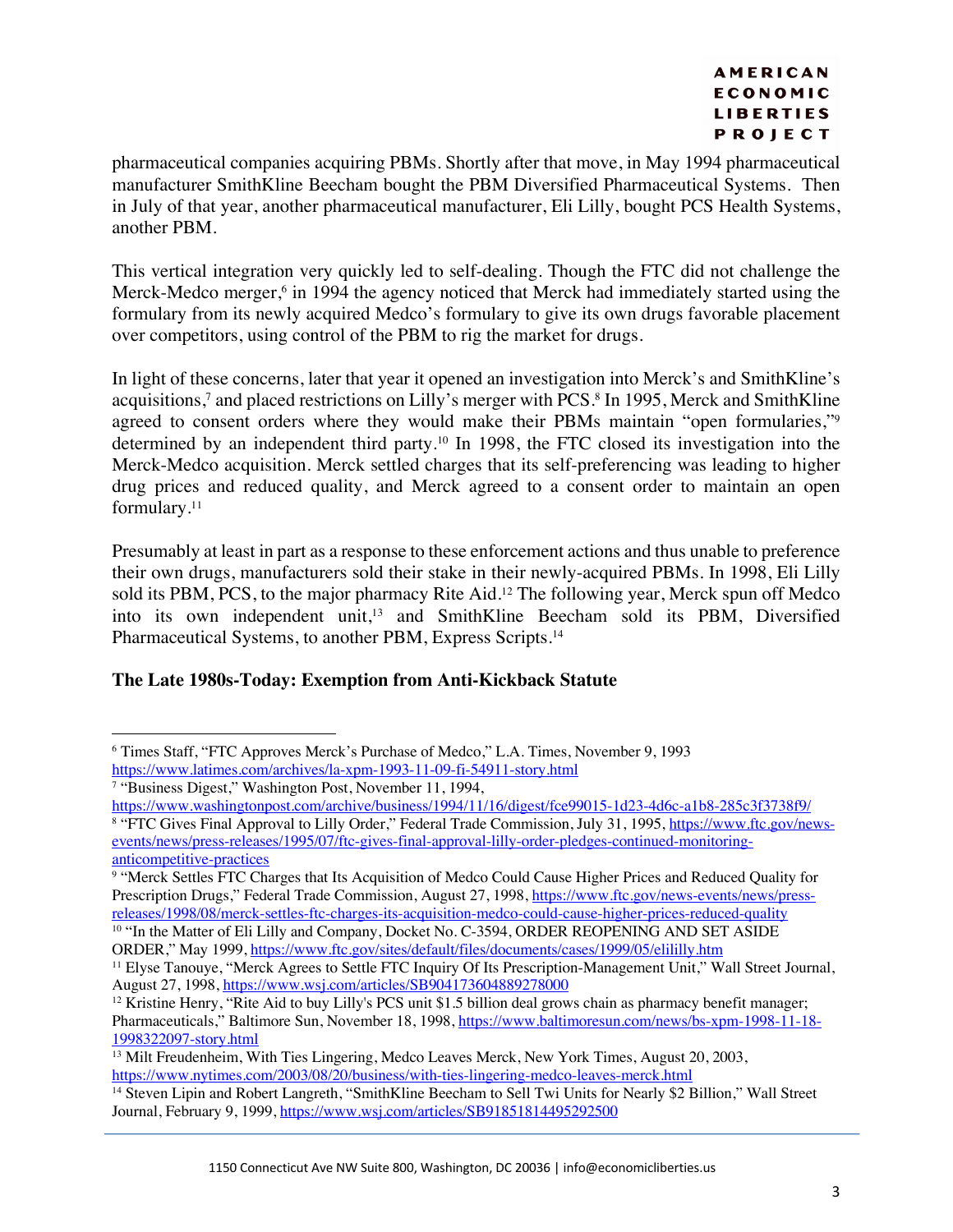Since the 1990s, PBMs have been responsible for negotiating retrospective discounts on branded drugs with manufacturers in the form of rebates, or payments that flow from the drug maker to the PBM, and then to the contracting insurance company *after* the initial point-of-sale transaction – that is, after a patient has bought a drug from a pharmacy. The current rebate system has its roots in several events dating back to the late 1980s, culminating in a regulatory change that took place in 1999. Prior to this, drug makers would offer discounts to buyers up front, before the point-ofsale transaction, in exchange for volume purchases or favorable formulary placement, and in some cases offered them to all buyers.15

In 1987, President Reagan signed a bill allowing the Department of Health and Human Services (HHS) to issue safe harbors to the Medicare Anti-Kickback statute (AKS). The Anti-Kickback Statute "provides criminal penalties for individuals or entities that knowingly and willfully offer, pay, solicit or receive remuneration in order to induce business reimbursed under the Medicare or State health care programs. The offense is classified as a felony, and is punishable by fines of up to \$25,000 and imprisonment for up to 5 years."16

In 1996, hundreds of retail pharmacies settled a lawsuit against several major brand drug manufacturers and drug wholesalers under the Robinson-Patman act. The pharmacies alleged that the wholesalers and manufacturers were refusing to offer pharmacies the same rebates they were offering to purchasers like hospitals and health insurance plans. As a part of the settlement, brand manufacturers agreed not to provide discounts based solely on the status of the drug buyer and agreed that retail pharmacies that were able to demonstrate similar market share to managed care organizations like certain hospitals and insurers were entitled to the same discounts.<sup>17</sup>

Finally, in 1999, the HHS Inspector General revised the 1987 safe harbor rule to exempt all rebates that took place after the initial point of sale of a drug from the AKS. As a result, we today have the system of post-point-of-sale rebates that apply only to buyers of branded drugs with a certain market share. As discussed later in this comment, our current system of retroactive rebates incentivizes drug makers to compete, not to lower prices and gain market share, but to offer PBMs a higher rebate in return for higher formulary placement. As rebates climb higher each year, the overall cost of certain drugs has been shown to have increased. In 2019, the HHS Inspector General

<sup>15</sup> Thomas R. Barker, Ross Margulies, "The History of Rebates in the Drug Supply Chain and HHS' Proposed Rule to Change Safe Harbor Protection for Manufacturer Rebates," Foley Hoag LLP, April 2019, https://foleyhoag.com/-/media/files/foley%20hoag/publications/ebooks%20and%20whitepapers/2019/foley%20hoag%20whitepaper%20- %20the%20history%20of%20rebates%20in%20the%20drug%20supply%20chain%20and%20hhs%20proposed%20 rule%20to%20change%20safe%20harbor%20protection%20for%20manufacturer%20rebates%20- %20april%202019.ashx

<sup>&</sup>lt;sup>16</sup> Office of Inspector General, "Medicare and State Health Care Programs: Fraud and Abuse; OIG Anti-Kickback Provisions," Department of Health and Human Services, July 29, 1991, https://oig.hhs.gov/fraud/docs/safeharborregulations/072991.htm

<sup>17</sup> Thomas R. Barker, Ross Margulies, "The History of Rebates in the Drug Supply Chain and HHS' Proposed Rule to Change Safe Harbor Protection for Manufacturer Rebates," Foley Hoag LLP, April 2019, https://foleyhoag.com/- /media/files/foley%20hoag/publications/ebooks%20and%20whitepapers/2019/foley%20hoag%20whitepaper%20- %20the%20history%20of%20rebates%20in%20the%20drug%20supply%20chain%20and%20hhs%20proposed%20 rule%20to%20change%20safe%20harbor%20protection%20for%20manufacturer%20rebates%20- %20april%202019.ashx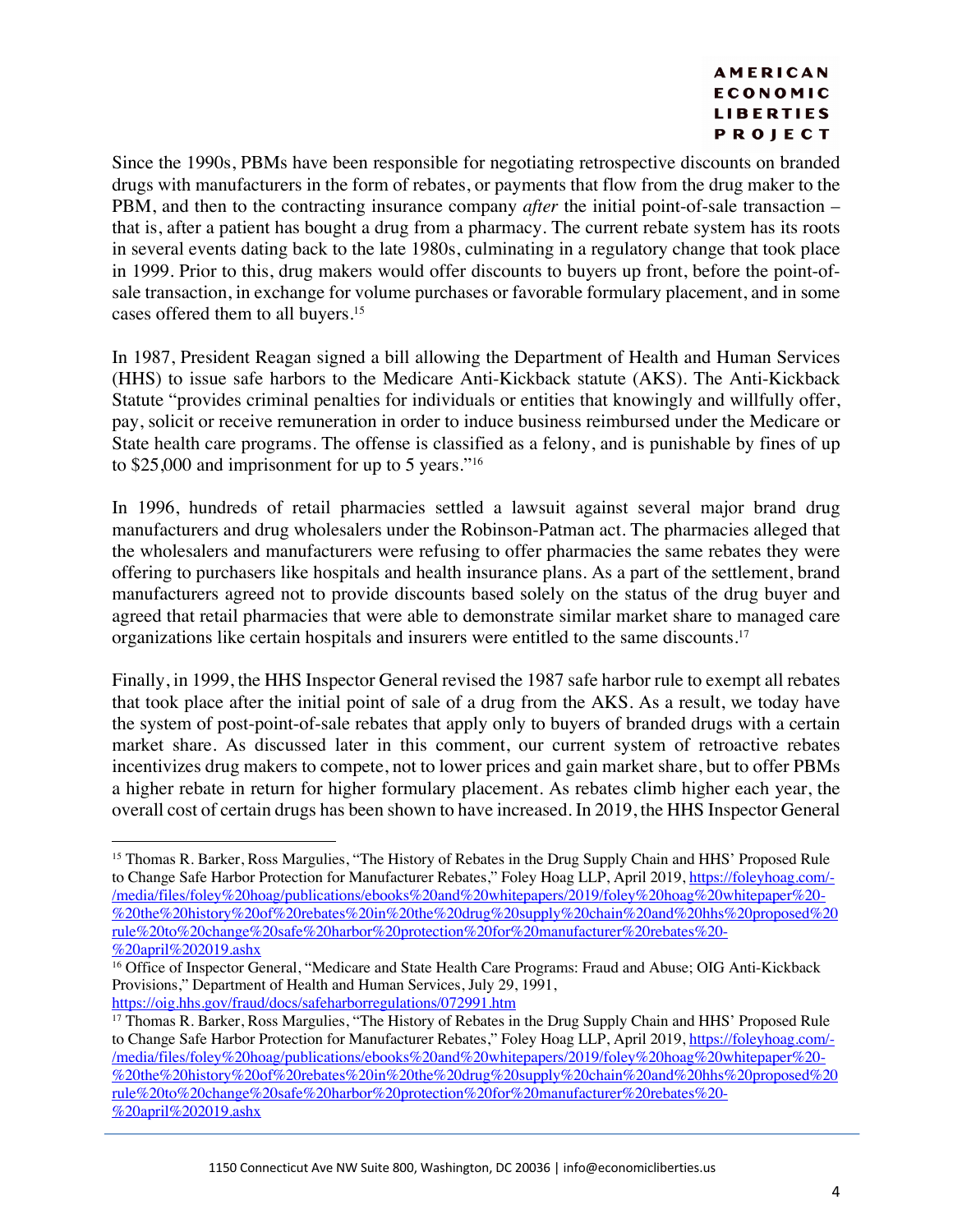proposed a rule that would do away with the safe harbor provision. While the implementation of that rule has been delayed, it is scheduled to be implemented at the beginning of 2023.18

# **The 2000s: FTC Approves PBM consolidation**

However, just a few years later, the FTC began to approve a series of mergers and acquisitions in the PBM space, a trend that continued through the 2010s to the point where now there are only three major PBMs. The FTC's review of these mergers reveals that the agency paid little attention to the clear conflicts of interest, incentives to self-deal, and anticompetitive threats from consolidation that now pervade the industry. Guided by the belief that PBMs had enhanced efficiency and lowered drug spending, and would continue to do so if more consolidated, the Federal Trade Commission approved a series of mergers from 2004-2015 that drove this consolidation.19

# Caremark-AdvancePCS

In 2004, the FTC approved the merger of the two largest PBMs in the country, Caremark and AdvancePCS. In its statement outlining the merger approval, the FTC acknowledged issues with previous pharmaceutical-PBM mergers, but noted that horizontal, PBM-to-PBM merger did not present the same concerns. Despite acknowledging that the newly merged PBM could stifle competition in the pharmacy benefits industry for the typical reasons that horizontal mergers are often held suspect, the FTC wrote that "dozens of small, often regionally-oriented PBMs provide sufficient service offerings to smaller employers (and will continue to do so post-acquisition)." The FTC continued, writing that "significant additional competition from several health plans and several retail pharmacy chains offering PBM services should suffice to prevent this acquisition from giving rise to a potentially anticompetitive price increase. The FTC ended its statement by acknowledging that the merger could lead to a reduction in dispensing fees paid to pharmacies, but that the agency was allowing the merger because "a reduction in dispensing fees following the merger could benefit consumers." <sup>20</sup>

# CVS-Caremark

In 2007, the FTC approved the merger of Caremark and drugstore chain CVS, without even issuing a second request for information.21 Two years later, a coalition of labor unions, House and Senate

<sup>&</sup>lt;sup>18</sup> Ryan Pate, "Future of discount safe harbor for prescription drugs remains uncertain," Health Industry Washington Watch, December 23, 2021, https://www.healthindustrywashingtonwatch.com/2021/12/articles/regulatorydevelopments/hhs-developments/future-of-discount-safe-harbor-for-prescription-drugs-remains-uncertain/ <sup>19</sup> Stacy Mitchell and Zach Freed, "How the FTC Protected the Market Power of Pharmacy Benefit Managers," ProMarket, February 19, 2021, https://promarket.org/2021/02/19/ftc-market-power-pharmacy-benefit-managers/

<sup>20</sup> "Statement of the Federal Trade Commission: In the Matter of Caremark Rx., Inc./AdvancePCS, File No. 031 0239," Federal Trade Commission, February 2004,

https://www.ftc.gov/sites/default/files/documents/cases/2004/02/040211ftcstatement0310239.pdf <sup>21</sup> "FTC Closes Antitrust and Unfair Competition Investigation of CVS," Akin Gump, January 19, 2012, https://www.akingump.com/en/news-insights/ftc-closes-antitrust-and-unfair-competition-investigation-of-cvscaremark-post-merger.html# ftn5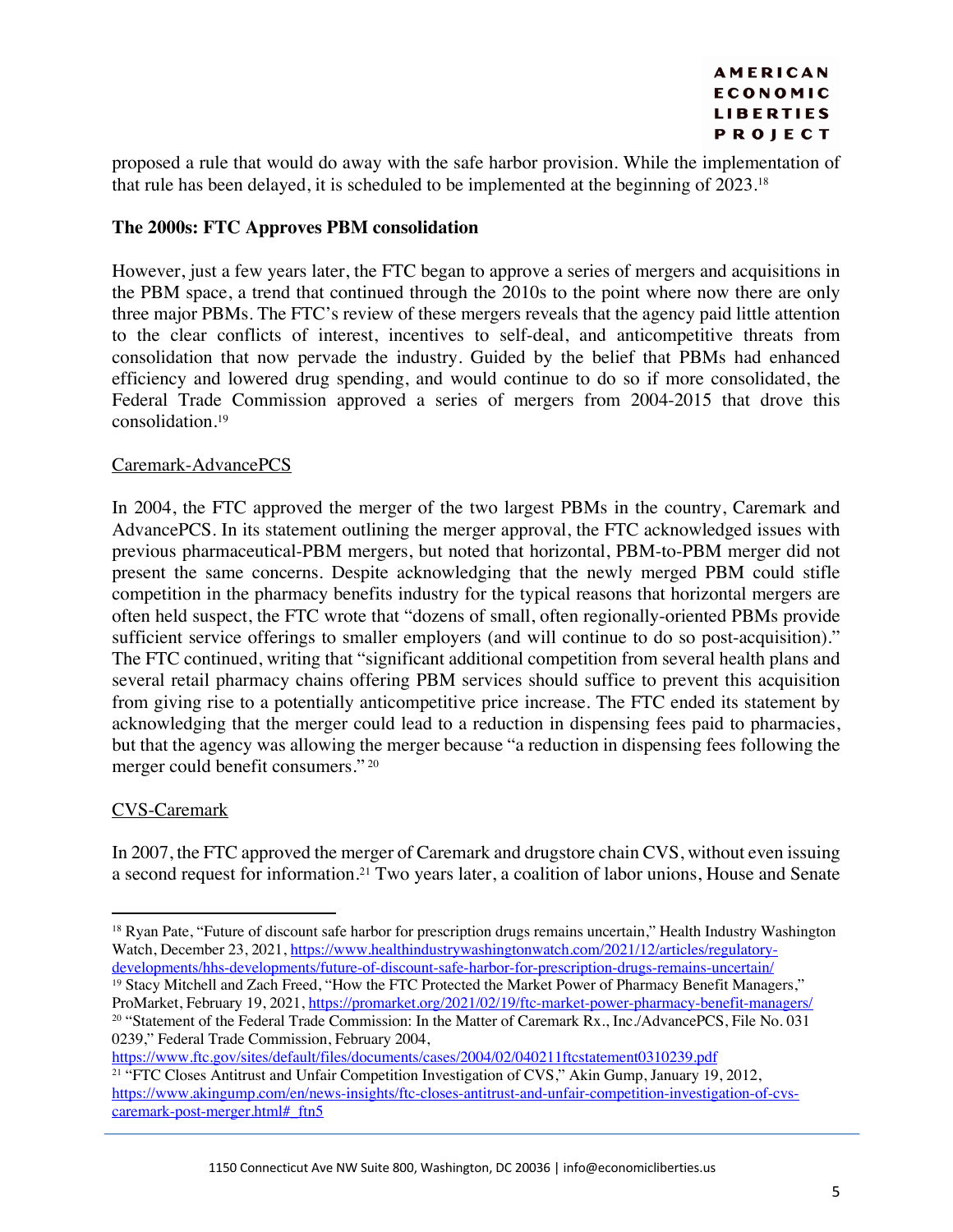members, independent pharmacists and patients urged the agency to investigate allegations that CVS Caremark was forcing patients to fill prescriptions exclusively at CVS pharmacies and otherwise steering patients to CVS.22 After a group of eight House Representatives wrote to the Commission, "We are troubled that these are unfair and deceptive business practices. We strongly encourage the FTC to reopen the CVS Caremark merger investigation and determine if the acquisition poses a threat of reducing competition or whether CVS is engaging in any unfair or deceptive practices."23 In response, the FTC opened an investigation into the merger, completed in 2012. While the FTC did find that CVS Caremark had violated patient privacy and HIPAA in certain cases, <sup>24</sup> the agency found no evidence of anti-competitive behavior or antitrust violations.25

# Express Scripts-Medco

That same year, the FTC approved the merger of Caremark's two largest competitors, Express Scripts and Medco, following an eight-month investigation. The FTC's investigation sought to assess whether the merger would reduce competition in the PBM market, unduly increase Express-Medco's power in bargaining with pharmacies, and harm patients with chronic conditions who relied on specialty pharmaceuticals. While the FTC voted to approve the merger, it was split 3-1, with Commissioner Julie Brill dissenting. In her dissent, Commissioner Brill called the acquisition a "merger to duopoly with few efficiencies in a market with high entry barriers – something no court has ever approved." She concluded her statement by writing: "while I sincerely hope that I am wrong about the effects of this merger, I believe – with deep sadness and concern – that will not prove to be the case."26

# CVS-Omnicare

In 2015, the FTC allowed CVS Caremark to acquire Omnicare, which was the largest long-term pharmacy care provider at the time, controlling 45% of the market. In 2012, Omnicare had tried to acquire another long-term pharmacy care provider, and the FTC blocked the transaction because Omnicare had a track record of "threaten[ing] to terminate its participation in the Part D sponsor's LTC Pharmacy network if the sponsor refuses its demand for higher rates."<sup>27</sup> As one lawyer wrote

<sup>&</sup>lt;sup>22</sup> Reuters Staff, "Eight Lawmakers ask FTC to reopen CVS merger," Reuters, September 15, 2009, https://www.reuters.com/article/cvs-antitrust/eight-lawmakers-ask-ftc-to-reopen-cvs-mergeridUSN156908820090915

<sup>&</sup>lt;sup>23</sup> Ibid.<br><sup>24</sup> "CVS Caremark Settles FTC Charges:Failed to Protect Medical and Financial Privacy of Customers and Employees;CVS Pharmacy Also Pays \$2.25 Million to Settle Allegations of HIPAA Violations," FTC, February 18, 2009, https://www.ftc.gov/news-events/news/press-releases/2009/02/cvs-caremark-settles-ftc-chargesfailed-protectmedical-financial-privacy-customers-employeescvs

<sup>&</sup>lt;sup>25</sup> "FTC Ends Investigation of CVS Caremark," PR Newswire, January 12, 2012,

https://www.prnewswire.com/news-releases/ftc-ends-investigation-of-cvs-caremark-137183688.html <sup>26</sup> Julie Brill, "Dissenting statement of Commissioner Julie Brill concerning the

proposed acquisition of Medco Health Solutions Inc. (Medco) by Express Scripts, Inc. (ESI)," FTC, April 2, 2012, https://www.ftc.gov/sites/default/files/documents/public\_statements/dissenting-statement-commissioner-juliebrill/120402medcobrillstatement.pdf

<sup>&</sup>lt;sup>27</sup> David Balto, "FTC must carefully investigate the CVS Health Omnicare acquisition," The Hill, July 30, 2015, https://thehill.com/blogs/congress-blog/healthcare/249664-ftc-must-carefully-investigate-the-cvs-health-omnicare/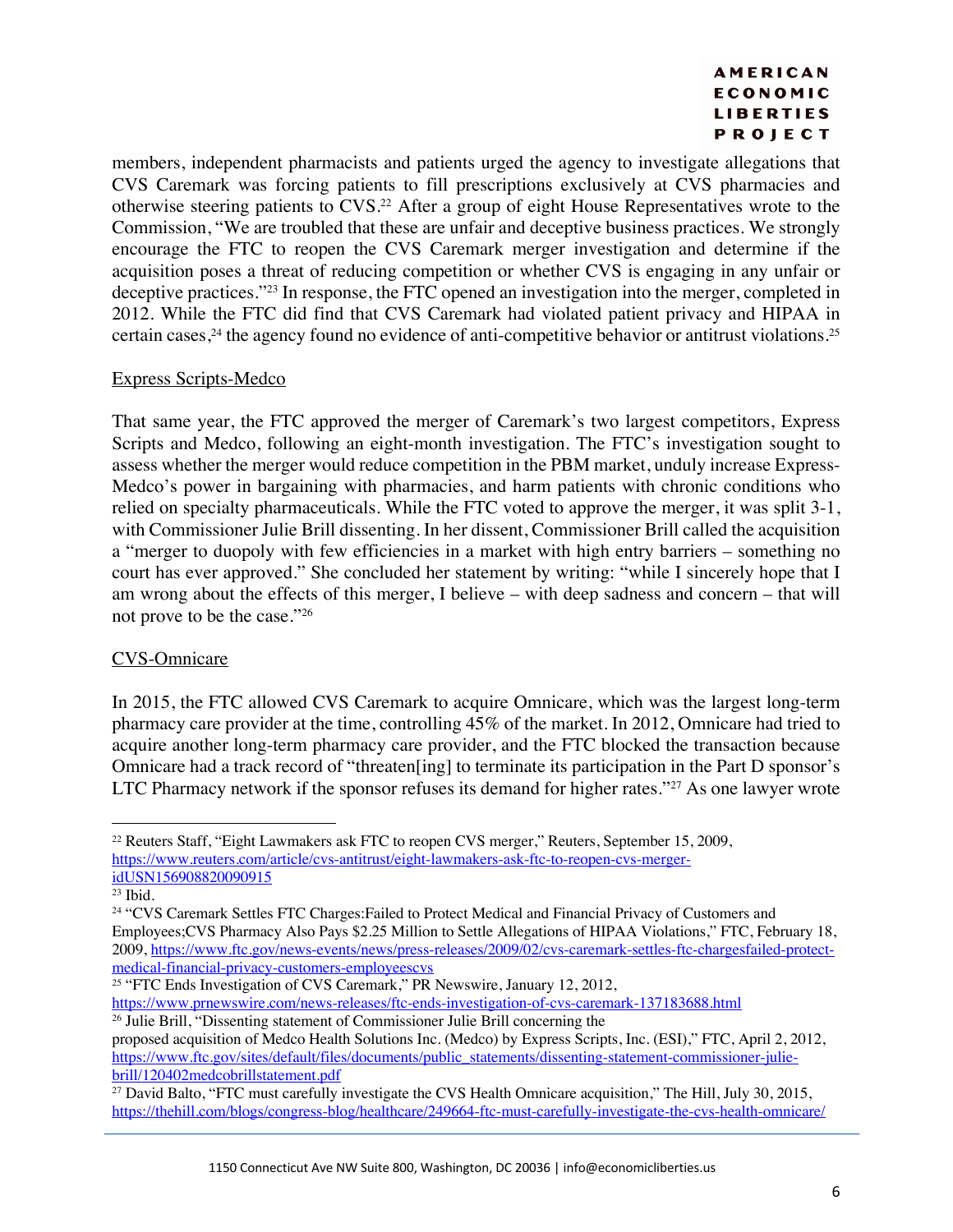at the time, CVS post-merger could "simply adopt the same kinds of exclusionary practices to limit the choices of Part D plans and reinforce Omnicare's dominant position."28

# **The 2010s: DOJ Approves PBM-Insurance Mergers**

While this comment is addressed to the FTC, the Department of Justice played a significant role in allowing PBMs to become vertically integrated with the largest health insurers in the country.

# CVS-Aetna

In October 2018, the DOJ allowed CVS to acquire health insurer Aetna.<sup>1</sup> The American Medical Association urged the Antitrust Division to block the deal outright, writing that the merger "would likely substantially lessen competition in many health care markets, to the detriment of patients."29 In analysis cited by the AMA, the organization noted that Aetna performed many of the functions of a PBM, including formulary design, rebate contracting, and pharmacy policy, making Aetna the closest competitor to the Big Three PBMs. The AMA was not alone in opposing the merger. Several national consumer groups submitted a letter to the DOJ urging them to block the deal outright, rather than allow the merger to go through with a number of behavioral and structural conditions. "Even structural remedies such as divestitures," wrote the groups, "are inherently risky and inadequate."

The Department of Justice ended up allowing the merger to go through with conditions, including divestitures. In an unusual move, Federal Judge Richard Leon ordered a series of evidentiary hearings on the merger's settlement terms after the DOJ allowed the deal, although Judge Leon eventually also gave the merger and settlement a green light.<sup>30</sup>

#### Cigna-Express Scripts

While CVS' \$69 billion purchase of Aetna generated controversy and press coverage, Cigna's \$67 billion acquisition of Express Scripts that same year generated much less scrutiny, both from the Department of Justice and from consumer watchdogs.<sup>31</sup> With that said, the National Community Pharmacists' Association did voice opposition, writing that "we're seeing the growing balkanization of the health care industry – a world in which patients may be forced into a health

<sup>28</sup> Ibid.

<sup>&</sup>lt;sup>29</sup> "RE: The Acquisition of Aetna, Inc. by CVS Health Corporation," American Medical Association, August 7, 2018, https://searchlf.ama-

assn.org/undefined/documentDownload?uri=%2Funstructured%2Fbinary%2Fletter%2FLETTERS%2F2018-8-7- Letter-to-Delrahim-CVS-Aetna-Merger.pdf

<sup>&</sup>lt;sup>30</sup> Shelby Livingston, "

Federal judge signs off on CVS-Aetna merger after post-deal review," Modern Healthcare, September 4, 2019, https://www.modernhealthcare.com/mergers-acquisitions/federal-judge-signs-cvs-aetna-merger-after-post-dealreview

<sup>31</sup> Evan Sweeny, "Cigna closes \$67B Express Scripts acquisition, promising affordability and choice," Fierce Healthcare, December 20, 2018, https://www.fiercehealthcare.com/payer/cigna-closes-67b-express-scriptsacquisition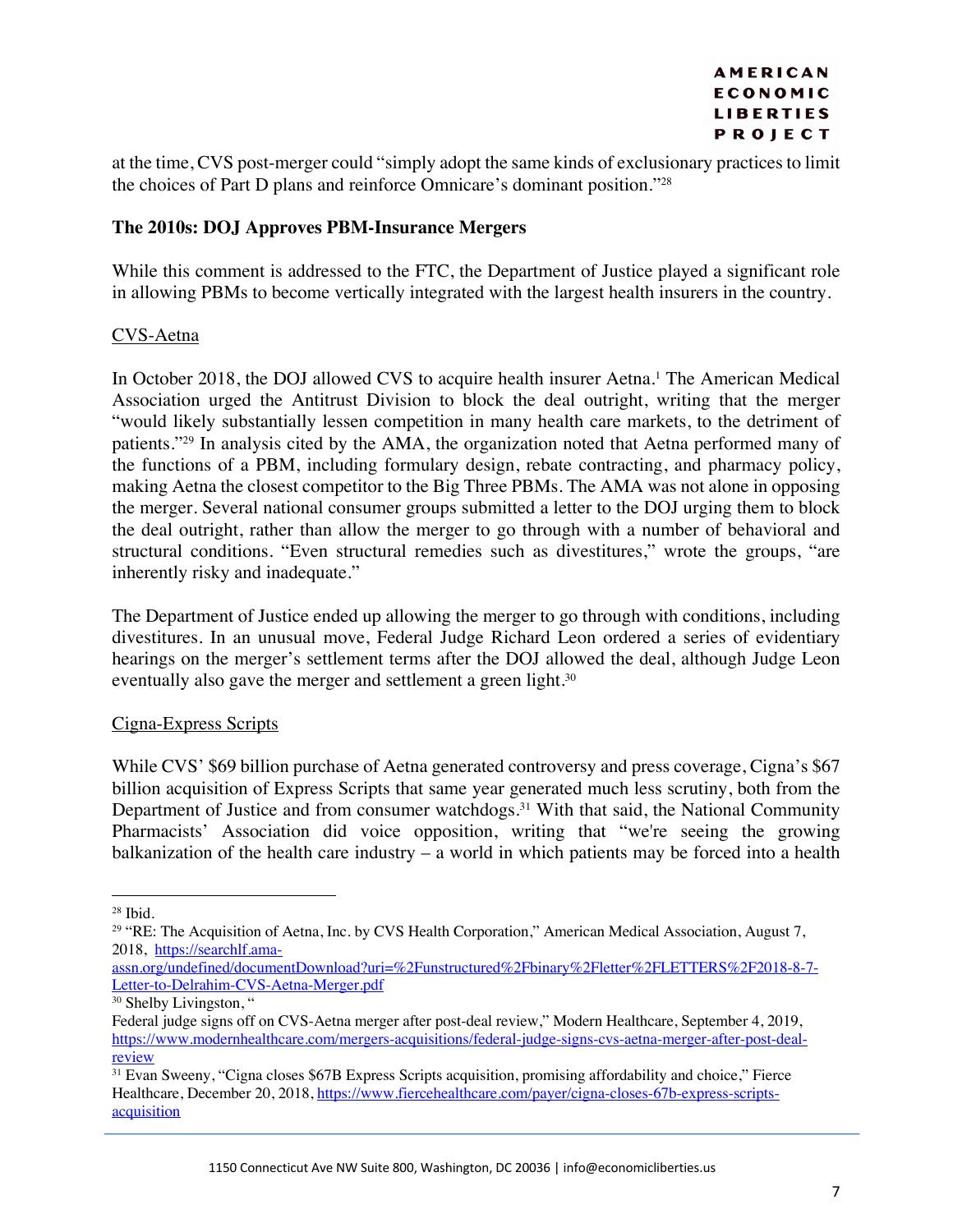care kingdom – the CVS-Aetna kingdom, the Cigna-Express Scripts kingdom, the UnitedHealth-OptumRx kingdom, et cetera – where the borders aren't porous, and patients are stuck with what they get."32 As the rest of this comment details, NCPA's concern was prescient.

# **Section II: The PBM Business Model**

### **Market Structure and Concentration**

Because of two decades of frequent mergers approved by the agencies, three PBMs—CVS Caremark, Express Scripts, and OptumRx—now manage almost 80% of all U.S. prescription claims.33 So unfortunately as drug spending has increased and PBMs have become more important to the health care system overall, they are now highly concentrated. Because the "big three" have cornered so much of the market, independent pharmacists are left with little recourse when facing unfair conduct by PBMs, such as DIR claw-backs, under-reimbursement, and unfair audits. The market share of the big three also gives them leverage to charge independent pharmacies excessive fees for network access.

# **Vertical Integration**

All three PBMs are "vertically integrated" into the largest health insurers in the country, Aetna (CVS), Cigna (Express Scripts), and UnitedHealth (OptumRx). All three PBMs operate their own mail-order and specialty pharmacies, which compete with the independent pharmacies they reimburse on behalf of health insurance plans. CVS also operates the largest chain of brick-andmortar drug stores in the country. The big three insurers/PBMs also operate the three largest Medicare Part D plans in the country, covering roughly 6 out of every 10 enrollees.<sup>34</sup> Because the big three sit at the middle of so many transactions—simultaneously as the PBM, the private and Medicare Part D insurer, and its own pharmacy—granting them access to patient and pricing data that their business partners do not, they have the leverage and an enormous incentive to self-deal at multiple points. When negotiating with drug companies, when reimbursing pharmacies, when dealing with patients, and when contracting with Medicare and state governments, they can selfpreference and self-deal in many troubling and harmful ways.

PBMs are tasked with reimbursing independent pharmacies for prescriptions, but also compete with those pharmacies. PBMs are supposed to bargain with drug companies for lower costs, but are able to extract kickbacks from those companies as a part of the bargaining process, pushing costs higher. Because PBMs pocket rebates and the "spread" from pharmacy reimbursement, state governments and Medicare are also victims of PBM self-dealing. PBMs are supposed to help

<sup>32</sup> "NCPA's Statement on Cigna's Bid to Buy Express Scripts," PR Newswire, March 8, 2018, https://www.prnewswire.com/news-releases/ncpa-statement-on-cignas-bid-to-acquire-express-scripts-300611032.html

<sup>&</sup>lt;sup>33</sup> "Pharmacy Benefit Managers: Market Landscape and Strategic Imperatives," HIRC, 2022, https://www.hirc.com/PBM-market-landscape-and-imperatives

<sup>34</sup> Juliette Cubanski, "Key Facts About Medicare Part D Enrollment, Premiums, and Cost Sharing in 2021," Kaiser Family Foundation, June 8, 2021, https://www.kff.org/medicare/issue-brief/key-facts-about-medicare-part-denrollment-premiums-and-cost-sharing-in-2021/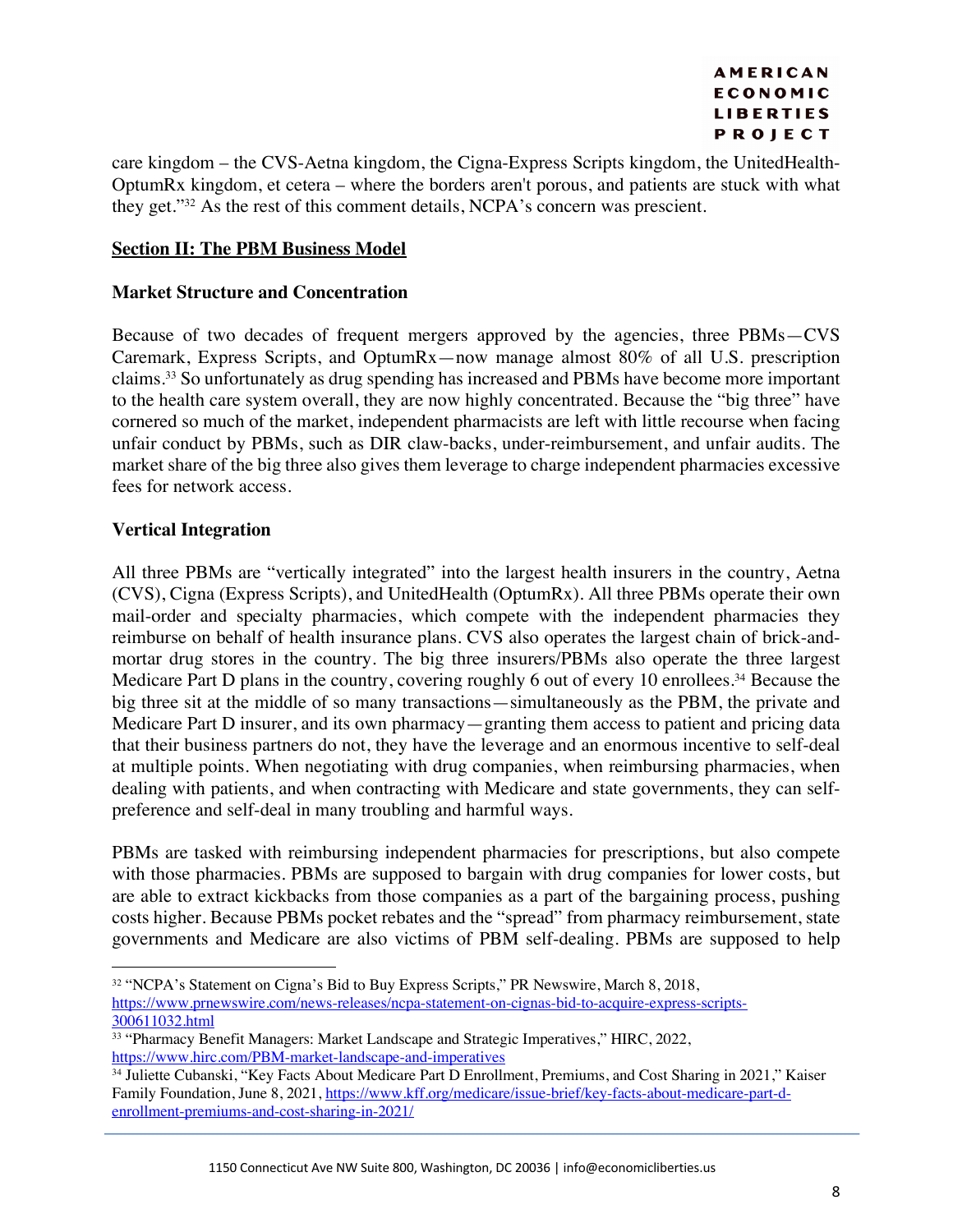patients manage medication adherence but are incentivized to steer patients toward less convenient and more unreliable pharmacy care systems owned by the PBM.

# **Section III: Harms**

A number of different parties have raised their own concerns, and experienced specific harms, with various aspects of the vertically integrated PBM business model and the way PBMs leverage their market power. Pharmacists have complained of burnout, poor working conditions, and pressure to fill prescriptions at an unsafe pace due to PBM policies. Medicare Part D patients have noted that their out-of-pocket costs are exploding because PBMs push for ever-larger rebates but obscure the actual cost of the drugs they need. Independent pharmacists have taken issue with DIR fees, audit practices, and under-reimbursement by PBMs. Patients have complained of poor service when dealing with PBM-owned specialty and mail-order pharmacies. And finally, state managed care programs across the country have collected evidence of PBMs overcharging taxpayers for administering drug benefits.

# **Patient Complaints with PBM-owned Specialty Pharmacies:**

In the FTC's 6(b) study of the pharmacy benefit manager industry, it should take care to review consumer complaints regarding PBM-owned specialty and mail-order pharmacies.

According to the trade group National Association of Specialty Pharmacy (NASP), "specialty pharmacies connect patients who are severely ill with the medications that are prescribed for their conditions, provide the patient care services that are required for these medications, and support patients who are facing reimbursement challenges for these life-changing and often times lifesaving, but also frequently costly medications."<sup>35</sup> Although the specialty pharmacy patients make up less than 2% of the population in the US, specialty medications make up 52% of US drug spending, up from 24% in 2010, and 37% in 2015.<sup>36</sup> CVS Health, Express Scripts, OptumRx, and Walgreens Boots Alliance/Prime Therapeutics own the four largest specialty pharmacies in the country.37

While the FTC has not published research on PBM ownership of specialty pharmacies, it has studied PBM ownership of mail-order pharmacies extensively in the past. In 2005, the Commission published a report entitled "Pharmacy Benefit Managers: Ownership of Mail-Order Pharmacies." The commission's report aimed to assess whether conflicts of interest arise when a PBM handles pharmacy benefits for a client and dispenses drugs to the same client's members via its mail-order pharmacy. "The concern," wrote the FTC, "is that a vertically integrated PBM will steer plan<br>sponsors' members to drugs on which the PBM's mailsponsors' members to drugs on which the PBM's mail-

<sup>35</sup> "What is Specialty Pharmacy?," National Association of Specialty Pharmacy, August 2019, https://naspnet.org/wp-content/uploads/2019/08/What-Is-Specialty-Pharmacy-090718.pdf

<sup>&</sup>lt;sup>37</sup> Adam J. Fein, "PBM-Owned Specialty Pharmacies Expand Their Role In—and Profits From—the 340B Program," Drug Channels Institute, July 21, 2020,

https://www.drugchannels.net/2020/07/pbm-owned-specialty-pharmacies-expand.html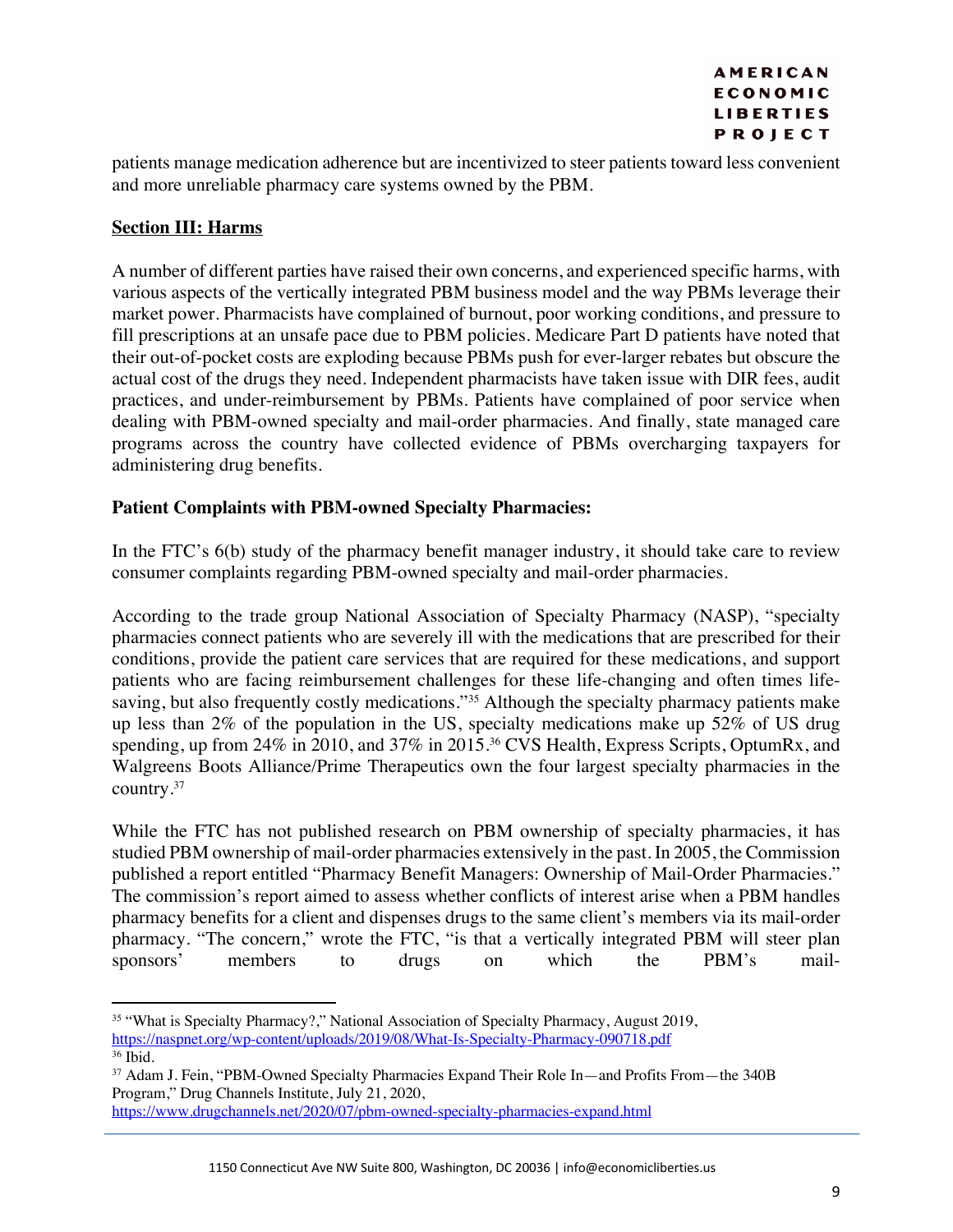order pharmacy will make a greater profit, regardless of costs to the PBM's plan sponsor client." The report found that there were no significant price differences between PBM-owned mail-order pharmacies and non-PBM-owned mail-order pharmacies. "Potential conflicts of interest should be rare," the report declared, "if competition among PBMs provides plan sponsors with alternative choices."38 FTC staff cited this study in two letters to state legislatures discouraging state-level regulation of PBMs.39

The American Society of Clinical Oncology (ASCO), an organization that represents oncologists whose patients rely especially on specialty medications, has written that "timely access to therapies may be harmed by PBM-imposed network restrictions. Some PBMs require that patients use only their proprietary specialty pharmacy for certain drugs, despite the possibility that the patient could access the drug more cheaply and quickly from a different pharmacy."40 Furthermore, as ASCO has written, "PBMs regularly place cancer drugs on the highest tier of their formularies, requiring the largest amount of cost-sharing from patients."41

These issues are reflected in Better Business Bureau complaints involving PBM-owned specialty pharmacies. A sampling of those complaints is below. The cataloged posts from two Facebook groups, "DOWN WITH Express Scripts and Accredo!" and "OptumRx Sucks!," can also be found in the Index at the end of this comment. Patients consistently complain of being charged for refills they didn't need, botched deliveries of delicate and temperature-sensitive medications, terrible customer service, surprise price increases on medications, and overruling doctors' recommendations for prescriptions. As one patient wrote in a Facebook group, "who would have thought that getting medication refilled without new torture from express scripts would feel like winning a big prize."

Caremark Specialty Pharmacy BBB Complaints<sup>42</sup>

• Caremark Specialty Pharmacy has received 1,603 complaints with the Better Business Bureau in the past three years.

<sup>&</sup>lt;sup>38</sup> "Pharmacy Benefit Managers: Ownership of Mail-Order Pharmacy," FTC, August 2005, https://www.ftc.gov/sites/default/files/documents/reports/pharmacy-benefit-managers-ownership-mail-orderpharmacies-federal-trade-commission-report/050906pharmbenefitrpt\_0.pdf

<sup>39</sup> Maureen Ohlhausen, Michael A. Salinger, Jeffrey Schmidt, "Staff Comment to VA Delegate Terry Kilgore," FTC, October 2, 2006, https://www.ftc.gov/sites/default/files/documents/advocacy\_documents/ftc-staff-commenthon.terry-g.kilgore-concerning-virginia-house-bill-no.945-regulate-contractual-relationship-between-pharmacybenefit-managers-and-both-health-benefit/v060018.pdf; Maureen Ohlhausen, Michael A. Salinger, Jeffrey Schmidt, "Staff Comment to Assemblywoman Nellie Pou," FTC, April 17, 2007,

https://www.ftc.gov/sites/default/files/documents/advocacy\_documents/ftc-staff-comment-hon.nelie-pouconcerning-new-jersey.b.310-regulate-contractual-relationships-between-pharmacy-benefit-managers-and-healthbenefit-plans/v060019.pdf

<sup>40</sup> "American Society of Clinical Oncology Position Statement:

Pharmacy Benefit Managers and Their Impact on Cancer Care," ASCO, 2020, https://www.asco.org/sites/newwww.asco.org/files/content-files/advocacy-and-policy/documents/2018-ASCO-PBM-Statement.pdf <sup>41</sup> Ibid.

<sup>42</sup> "Better Business Bureau Customer Complaints for Caremark Specialty Pharmacy," Accessed May 5, 2022, https://www.bbb.org/us/md/columbia/profile/pharmacy/caremark-specialty-pharmacy-0011-90170595.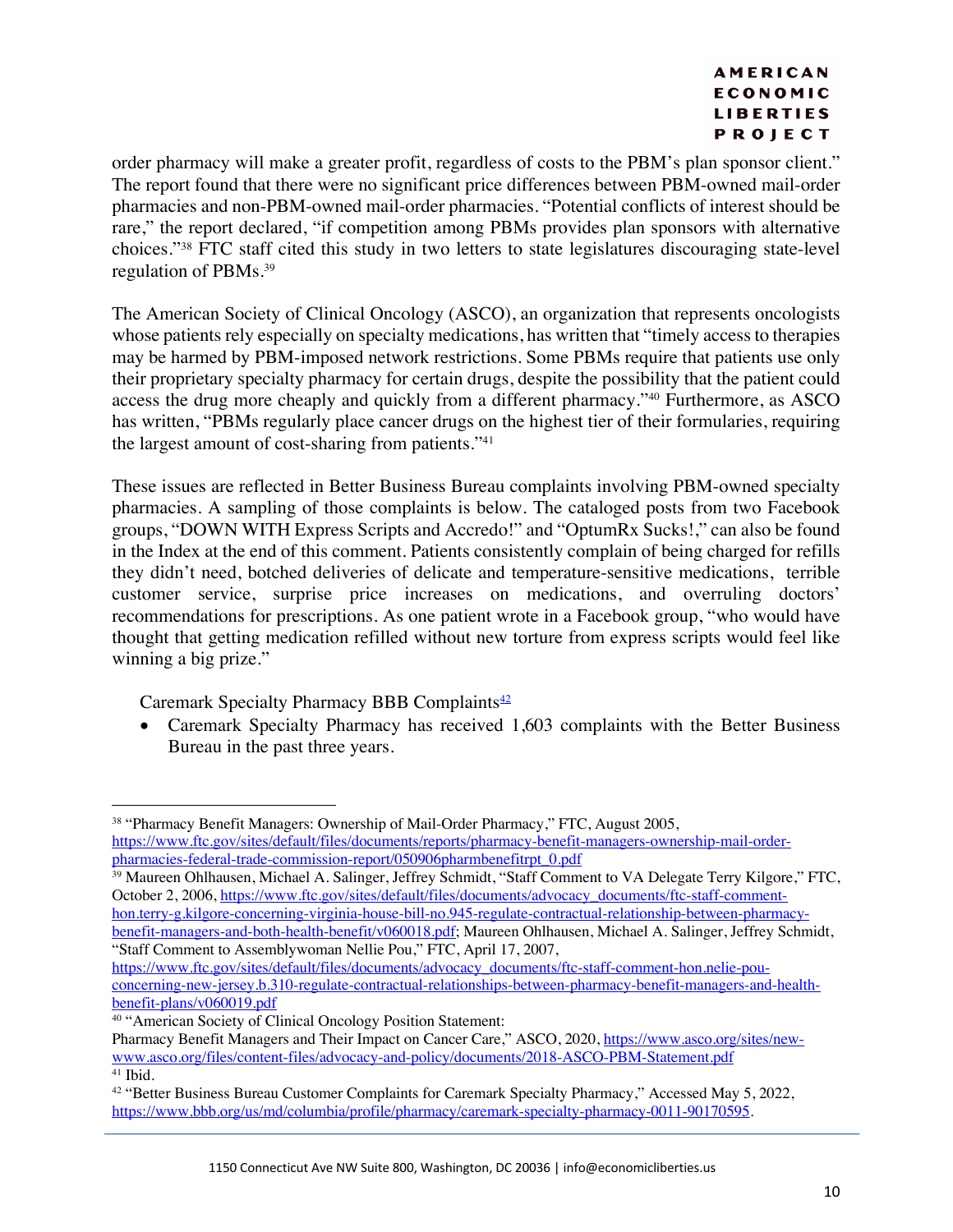- Of those, there have been 1,278 complaints regarding problem with a product or service, and 118 complaints regarding billing and collections.
- Caremark Specialty Pharmacy has an "F" rating from the Better Business Bureau, and its average customer rating is 1.08/5 stars.
- 1. "CVS/\*\*\*\*\* has increased my copay for \*\*\*\*\*\*\*\*\*\* (brand name \*\*\*\*\*\*) by  $500\%$ without any explanation. As this medication is vitally important for me, and I would have a seriously reduced quality of life without this medication, I do not understand why my copay was increased from \$90 every 3 months to \$450 every 3 months. I have asked for an explanation from the company, but I am getting the run around. The insurance company is requesting that I speak to the pharmacy, but it is the same company! They merged in 2017. I am frustrated and I can't get any answers from them. I would appreciate your help. Thank you."  $(04/15/2021)^{43}$
- 2. "Every month I unfortunately rely on CVS Specialty to deliver medication for my son. They was assigned a rep \*\*\*\*\*\*\*\*\*\*\*\*\*\*\*\*\*\*\*\*\*\*\*\*\* to take care of my sons hemophilia meds. Ever since Ive been dealing with this pharm for some reason they always wait until last min to deliver meds. To the point where when the snow storm occurred earlier this year my son was out of meds. Situation that couldve been avoided if rep \*\*\*\*\*\*\* been responsible enough to deliver meds a few days early. After this incident where my son was out of his meds (let me point out I DO NOT PLAY with this as hes a 4 year old with special needs whom almost died bc of his chemo) I asked to speak to a mgmt bc I wanted to switch to rep who is more responsible and was on top of the job/deliver on time. Bc of this incident, every time I call conversations are EXTREMELY RUDE and asking a question is an offense. I've called several times to switch rep w no resp whatsoever." (10/04/2021)<sup>44</sup>
- 3. "I am a transplant recipient and CVS Caremark refuses to send my life saving medication in a timely manner. I was told today that a med I was supposed to get a week ago will not arrive for another 3 days. I was given the option to have it sent to my local Rite Aid but that would take 3 days. The fact that they thought that was a viable solution shows they do not have qualified staff. Common sense is totally absent during every interaction I have with them. They also continue to say that my local pharmacy has to call them which is simply wrong and cannot be done.The ONLY reason I use them is because my prescription co pays are not applied to my deductible from any other pharmacy. This is due to a deal made between them and my insurance. I've also asked repeatedly for easy open caps for all of my prescriptions and they just send me caps and they don't fit half the bottles I need easy open caps for.Their customer service is beyond unacceptable." (08/29/2021)45

<sup>43</sup> Ibid.

<sup>44</sup> Ibid.

<sup>45</sup> Ibid.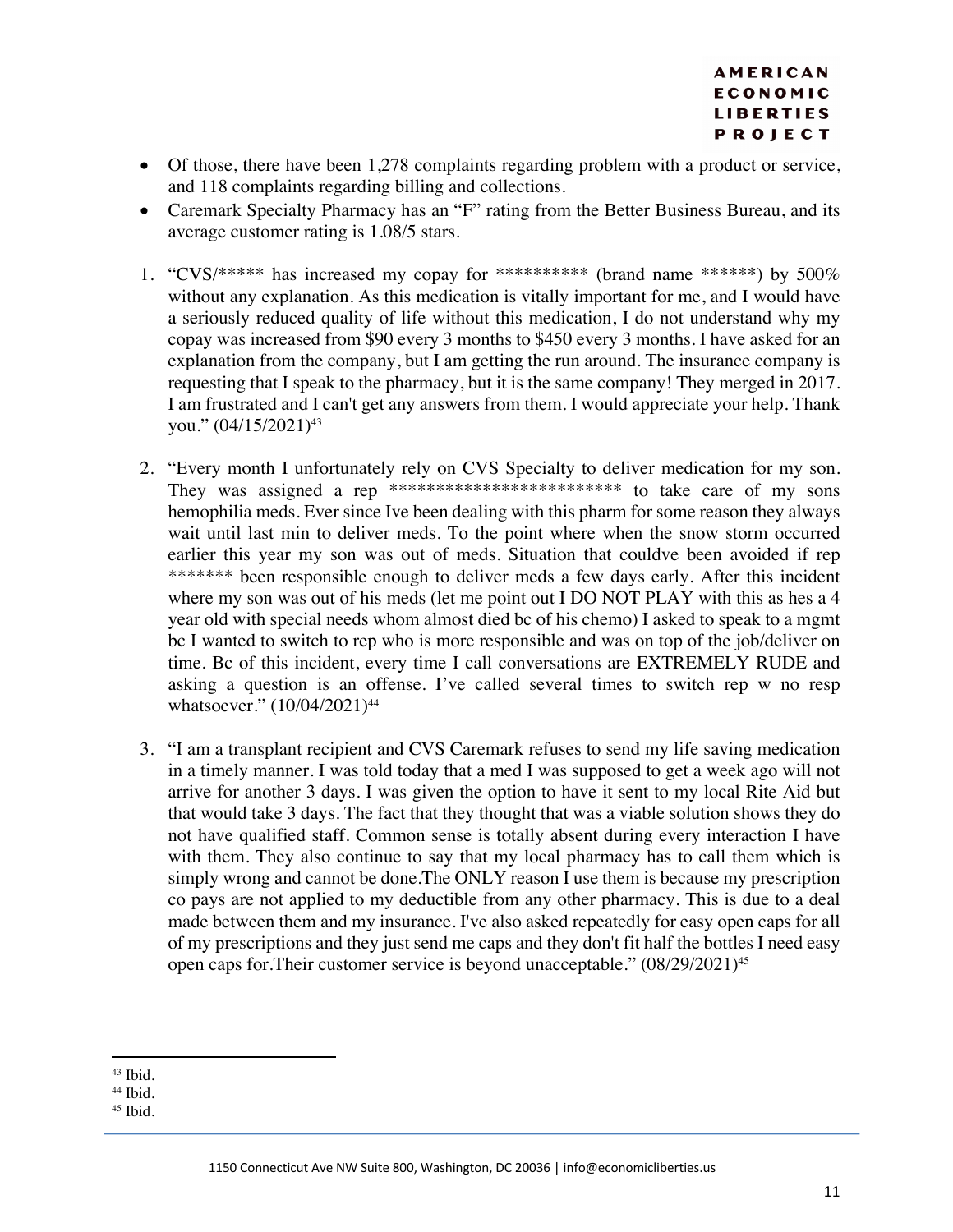Express Scripts BBB Complaints<sup>46</sup>

- Express Scripts has received 671 complaints with the Better Business Bureau in the past three years.
- Of those, there have been 130 complaints regarding delivery issues, and 276 complaints regarding a problem with a product or service
- Express Scripts has an "F" rating from the Better Business Bureau, and its average customer rating is 1.03/5 stars
- "Better Business Bureau is advising consumers to use caution when considering doing business with Express Scripts. BBB has received a pattern of consumer complaints alleging delays or failure to ship correct prescriptions or medications, failure to accept returns or medications which were shipped in error, failure to issue refunds, debiting credit or debit cards for prescriptions not shipped, and poor customer service."47
- 1. "I want my medication Skyrazi to be delivered to my home address. In December, 2021 I ordered the medication. It shipped to a Fedex pick up point….I received no notification that the medication shipped. I attempted to pick up the medication on January 6th, 2021. The medication was not refrigerated. Through out the month of January and February of 2022 I made several contacts to Accredo to request a replacement medication. I was told there was a delay in shipment. But I could expect it in late February, 2022 and the replacement was approved. I contacted Accredo yet again in late February, 2022 and was told the pharmacy was unable to fill my order because they did not have a physician's order on file and so I contacted my physicians office to have a replacement. I later filled another prescription and checked on the Skyrazi and was advised that the Medication shipped on February 23rd, 2022. I received no notice the medication shipped and it returned to Accredo. I am trying to get this medication replaced."  $(03/04/2022)^{48}$
- 2. "I called Accerdo on February 22,2022 for them to deliver my Tremfya injection that I take every 8 weeks. My next dose is due February 28, 2022 my injection was scheduled to be delivered on February 25, 2022 which it wasn't. I called them on February 25, 2022 to let them know that I didn't receive them. So they apologized for the inconvenience said I should expect them on February 28, 2022. On February 28, 2022 I called them again and spend almost 2 hours on the phone with them trying to figure out why they didn't delivered the med, and once again they came up with the same excuse that they need a prior authorization. Mind you they spoke to me 3 different time they never mention it until I called the 3rd time. I go through this everytime I need to take my injection. Accredo is very irresponsible to there patient. I am very disappointed and overwhelmed with there services. This is an on going situation. Thank you advance, \*\*\*\*\*\*\* \*\*\*\*\*\*\*\*\*" (03/01/2022)49

<sup>46</sup> "Better Business Bureau Complaints for Express Scripts," Accessed May 5, 2022, https://www.bbb.org/us/mo/saint-louis/profile/health/express-scripts-0734-110132662

 $47$  Ibid.

<sup>48</sup> Ibid.

<sup>49</sup> Ibid.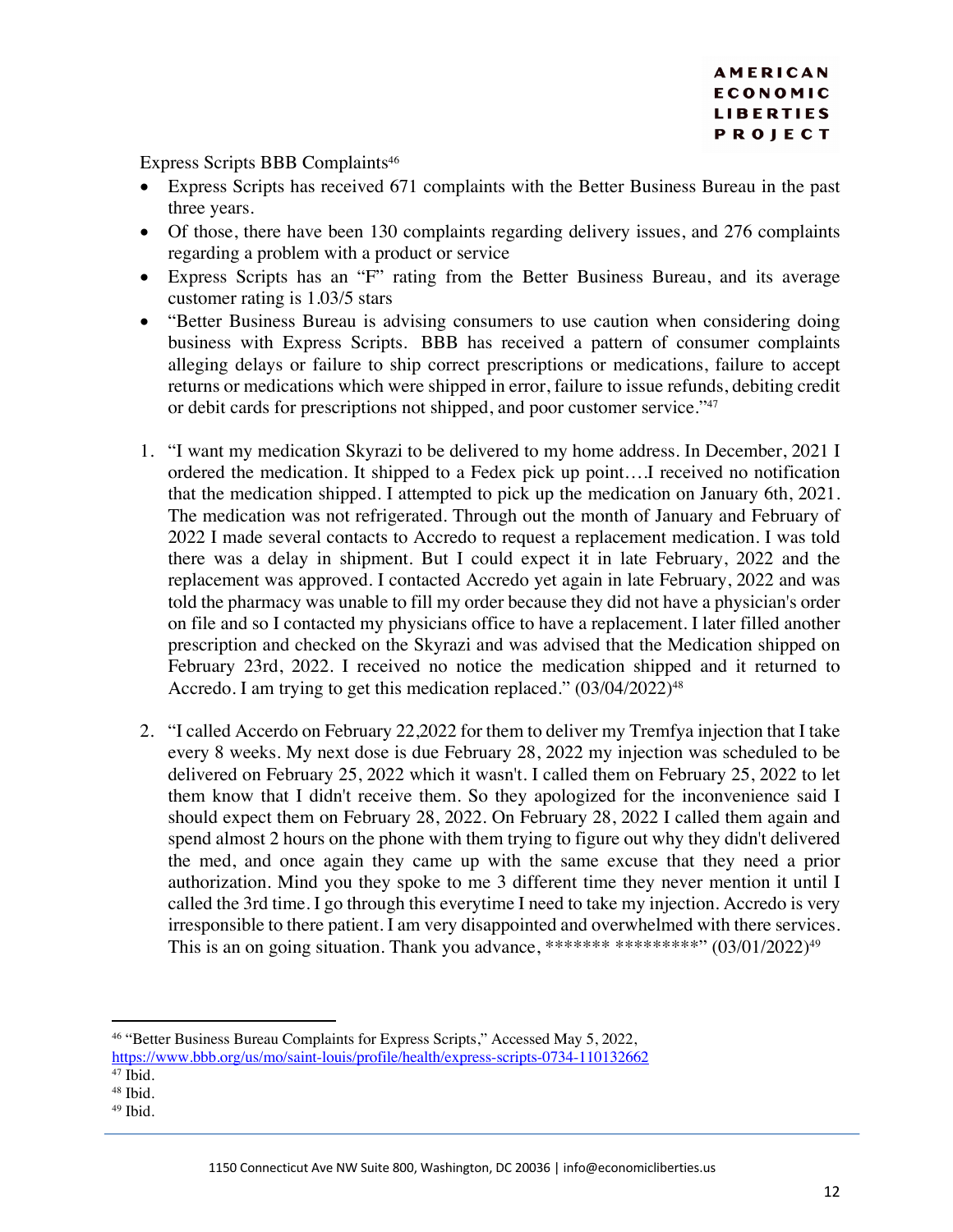- 3. "Express Scripts is our pharmacy insurance provider and we are also forced to use them after 2 refills at the local pharmacy for mail order prescriptions. Not once have they delivered the meds on time and without problems. Most recently, the date of refill for my son was a month off and I was told it was fixed twice, but I still have to get an emergency refill at the local pharmacy. One of my son's meds is a controlled substance and he cannot miss a day without major side effects. When I tell Express Scripts that he will run out before we receive their shipment, they ask me if I want to talk to a pharmacist about possible side effects. NO - I want his medicine in time to not have to deal with any side effects. It seems like a complete racket that this company is the insurance provider and we also have no choice but to use them to fill prescriptions. They also do not cover two of my prescriptions that have always been covered in the recent past. I have called 2/23, 2/24, & 2/25 and am always promised that the issue with this delayed script is dealt with, then get a message the next day that it is cancelled or delayed. The guy I talked to today refused to let me talk to anyone else about how to get this issue resolved and receive ALL our prescriptions on time and without issue. Since this is through our employer's health insurance plan, we are also going to go through HR and \*\*\*\*\*\* \*\*\*\*\*\*\*\*\*\*\*\*\*\*\* to get this provision that we have to use Express Scripts for mail order removed and be able to use a local pharmacy for every medication."  $(02/25/2022)^{50}$
- 4. "I am a disabled Tricare for Life veteran who underwent prostate surgery at \*\*\*\*\*\* \*\*\*\* \*\*\*\*\*\*\*\* \*\*\*\*\*\* in 2004. Following the surgery, my urologist prescribed several different medications to facilitate urine flow, none of which was completely effective except brand name Flowmax. This has been well documented in my health records over the past 18 years. I normally receive all of my medications through the clinic pharmacy at Naval Air Station Corpus Christi but when I turned 65, I was told they could no longer provide name brand medications such as Flomax. At this point, I took my prescription for Flomax to the local HEB pharmacy but was told that the Tricare Express Scripts office would not approve the prescription as written but were authorized to substitute the generic version called Tamsulosin. In July of 2021, I went to my current urologist, Dr Robert \*\*\*\*\*\*\*\* to obtain a new prescription for Flomax which he submitted to Express Scripts. Express Scripts initially disapproved the Brand over Generic Prior Authorization Request Form (\*\*\*\*) as submitted and authorized HEB to dispense the generic substitute. Dr \*\*\*\*\*\*\*\* immediately filed an appeal and was told he would have to submit additional justification to get approval for the name brand Flomax which he did. After several months of back and forth, Express Scripts eventually approved the request and I was able to obtain the name brand from my local HEB pharmacy with a modest co-pay. I was told by an Express Scripts Customer Service Rep in November that I would begin receiving the name brand Flomax via USPS in December or January. Bottom Line: After almost 8 months, I still have not received the Flomax as promised but instead received a single bottle of generic Tamsulosin with a dosage different than prescribed by my urologist. Since July of 2021, I have spoken with 7 different customer service reps, 2 different supervisors, and a registered pharmacist at Express Scripts. Still no resolution." (02/22/2022)<sup>51</sup>

<sup>50</sup> Ibid.

<sup>51</sup> Ibid.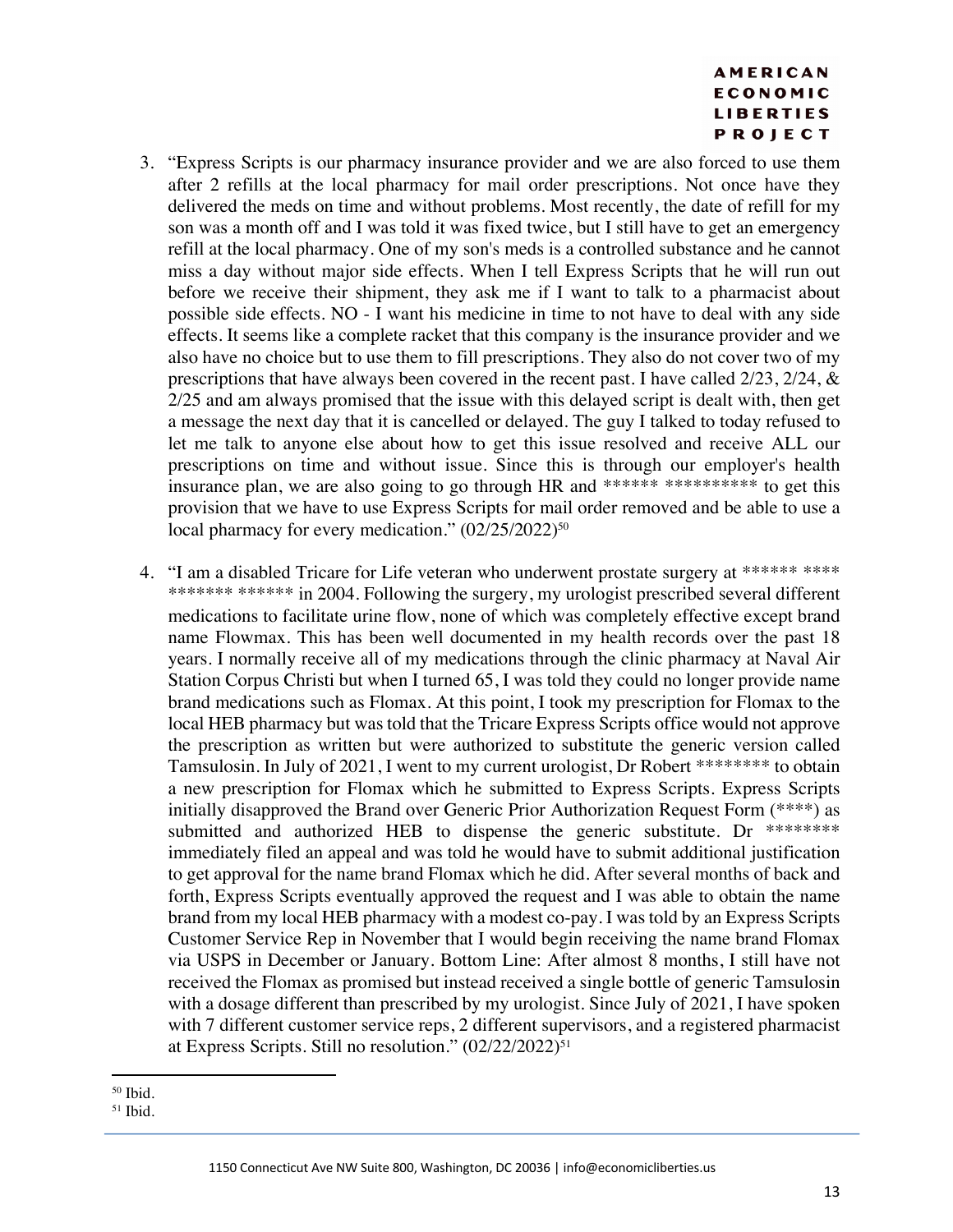5. "I have called countless times on behalf of my mother and myself. I was told that it takes two days for my medicine to get here, but its been past two days and still no medicine (called on a Monday, four days later and nothing) and my mothers medicine is still "being approved" or "on its way". Also, I have not gotten any tracking details to begin with for either one. I'd like to add that for my medicine I'm being told that I have to pay money which I never had to before because I'm a dependent and on Medicaid. I demand to know what is going on because I get told different things everytime. I literally just want and need my medicine WHICH KEEPS ME ALIVE, and also my mother's." (2/18/2022)<sup>52</sup>

# OptumRx BBB Complaints<sup>53</sup>

- OptumRx complaints are grouped with the rest of UnitedHealth Group complaints, making impossible an exact accounting of complaints against the specialty pharmacy in particular as opposed to other parts of the UnitedHealth.
- 1. "This company goes out of its way to not fill prescriptions. because they push the customer to choose mail order, I did so with a pre authorized prescription from my physician, with approved refills, after waiting for well over to weeks for my order, an after contacting OptumRx why I had not received it, I was informed that they were unable to contact my physician in a reasonable time. I immediately contacted my Physician who told mr that OptumRx had absolutely made NO Effort what so ever to contact her. This is nothing short of fraud, and deliberately endangering peoples lives for profit." (02/27/2020) <sup>54</sup>
- 2. "OptumRX is stalling on a medication that my wife needs to survive as a type one diabetic. For those who don't know, insurance companies now require prior authorization forms to be filled out for necessary medication that a doctor prescribes for any disease. The idea is to try to get people discouraged from ordering an expensive medication that insurance doesn't want to pay for, but says they will when you get the insurance. Bait and switch. Her prior authorization for Dexcom G6 supplies which controls her blood sugar has been denied two times. They blame her doctor for not checking a box on the form. Now going on almost 30 days she is out of her prescription and when calling optum rx they don't seem to care. They just say there is nothing they can do about it. And that is after being on hold for at least an hour every time she calls. We've tried to get answers and they won't tell us anything, and a letter came in the mail saying it was denied because she "is not motivated and knowledgeable about the use of continuous glucose monitoring". She has been a diabetic on continuous glucose monitors for years! Also her insulin pump doesn't work without this continuous glucose monitor. The past 24 hours she has already had two diabetic emergencies due to this. Thank you Optum RX for making paperwork so challenging that an MD can't figure out how to fill it out. You guys might get to save some money and not have to pay for a life saving medication! Great job protecting your

<sup>53</sup> "Better Business Bureau Complaints for UnitedHealth Group," Accessed May 5, 2022, https://www.bbb.org/us/mn/minnetonka/profile/health-insurance/unitedhealth-group-0704-21000358  $54$  Ibid.

<sup>52</sup> Ibid.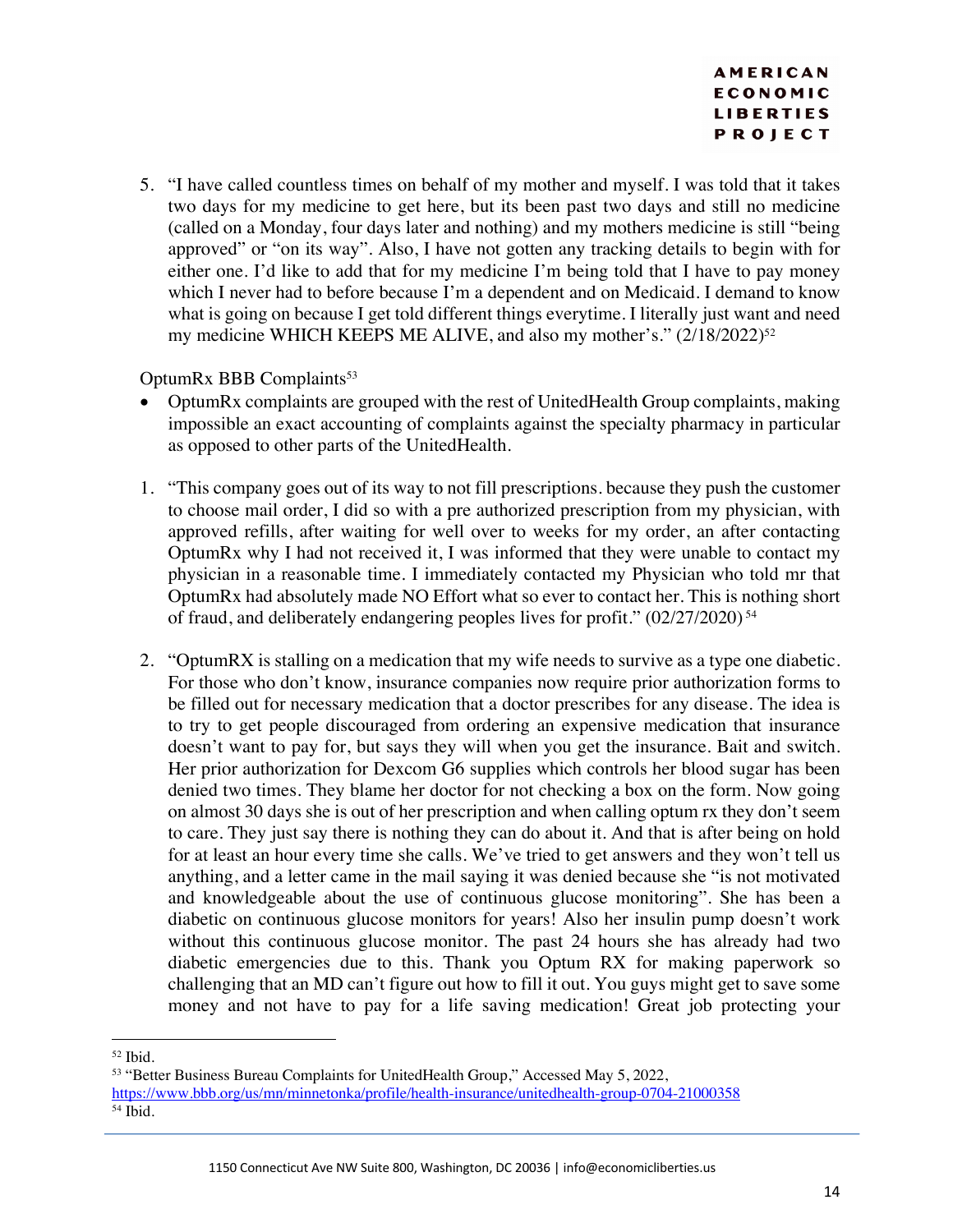shareholder profits while my wife suffers. Also for the love of god staff your call center with people who care. You are in healthcare. If your people don't care, they don't belong there." (09/28/2020)<sup>55</sup>

- 3. "Optum RX has filled my medication for years with \$0 copay. Recently a generic equivalent was released. Instead of offering the new generic that would have been \$0 they sent me the brand name at a cost of over \$400 in February. When I realized this, I called to find out why the cost was so high and was informed due to it being brand now that a generic was available. I offered to return the unopened pack so it could be switched to generic. I was advised that wasn't needed, I would be refunded the cost but should keep the 3 month supply and next refill would be generic. The refund never happened. I have made numerous calls and been given different answers each time. My most recent call was to check on the refund only to be informed I would need to return the medication. I was set to begin the medication the very next day and could not risk not taking it. I was then informed it would be escalated as the representative recognized it was a mistake on their end. It has now been almost 3 months with no refund or resolution even though I have now been told by 3 different representatives that my refund would be processed and to give it more time" (05/13/2020) <sup>56</sup>
- 4. "Optum RX denied my claim for tier cost exception for a doctor prescribed use of brand name Zoloft anti-depressant. However, they rejected my claim indicating I did not meet the criteria, yet the doctors form submitted clearly stated that I tried two generic equivalents and had a poor response, which meets the required criteria. I spent approx 6 hours on the phone with Optum RX (a division of UHC) and my doctor made multiple calls and faxes, all were denied or ignored. I ended up going without my medicine for several days, then paid \$240 for a 30 day prescription that should have cost \$109 for 90 days! Also, this request was simply an annual renewal since I had previously been granted this approval (Prior Authoriation expired 2/22/2020). How can an insurance company deny a doctors prescribed medicine?!" (04/13/2020) <sup>57</sup>
- 5. "I have been getting my Repatha and Humira from OptumRX Specialty Pharmacy (OSP) (Tel:###-###-####) for a while. I called yesterday, January 9th at 9:04 pm, to place a a refill order, as I have in the past. I was told by the associate that Repatha would no longer be covered by them and that I would need to talk to HDP, which I found out later was Home Delivery Pharmacy, and the number I was told to call was ###-###-####. So I continued to place my order with OSP for Humira, with my regular Co-pay of \$5, which I authorized. My delivery date was set for the Tuesday the 14th. This call lasted 22min and 9 sec. Then I proceeded to call HDP at 9:27pm to find out how I can get my Repatha refilled. The associate told me that my prescription had already been filled and I argued with them, based on the conversation I just had with OSP. Apparently, not only had my Humira been ordered with my co-pay of \$5 but an order had been placed for the Repatha

<sup>55</sup> Ibid.

<sup>56</sup> Ibid.

<sup>57</sup> Ibid.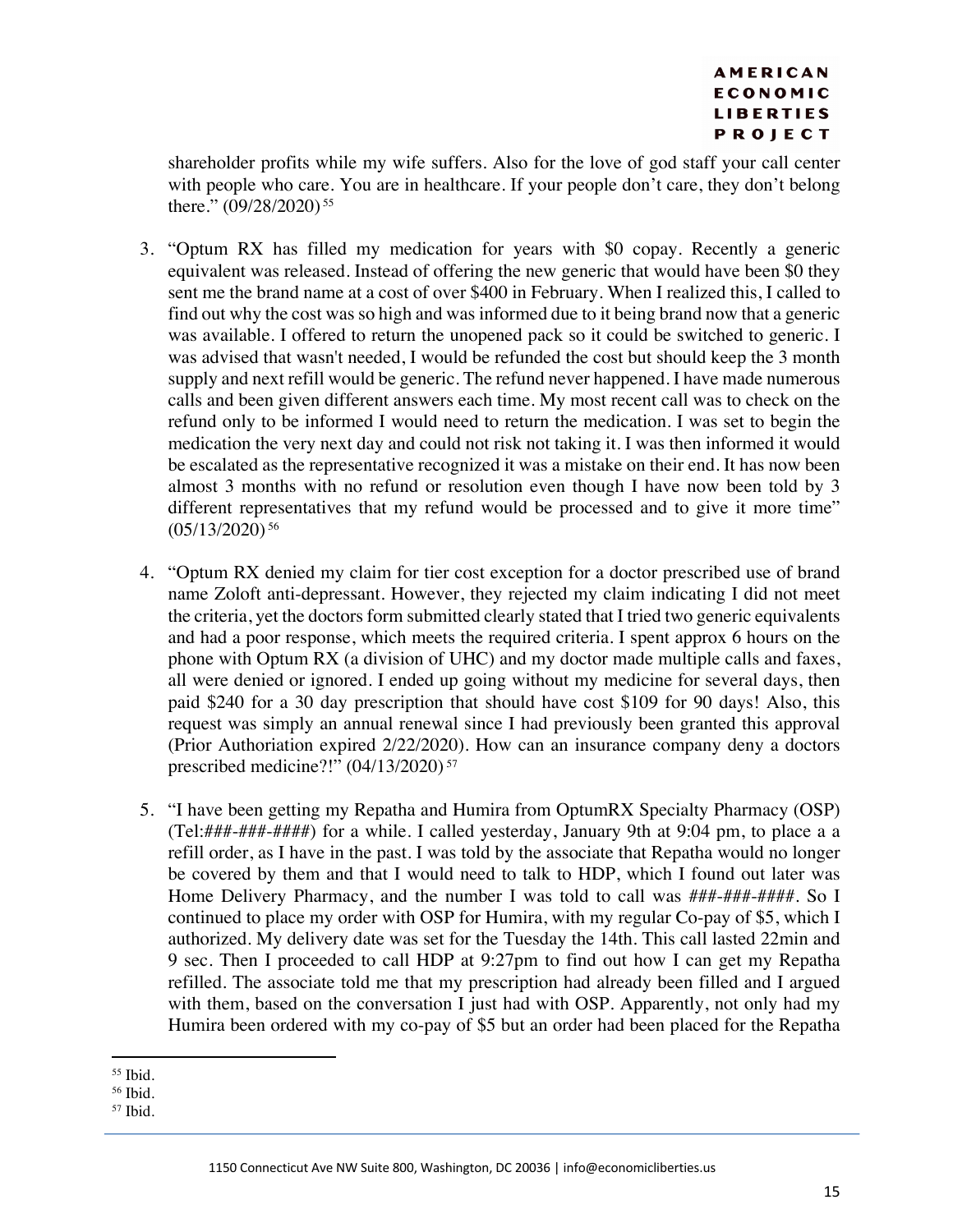as well, with a co-pay of \$275.40. I was furious, as you might expect. So I gathered more information and found out that this was getting shipped to me on Saturday, the 11th. Again, not authorized by me. I attempted to immediately stop the shipment and kept getting bounced around between HDP and OSP until they finally told me I can speak to a supervisor, and once transferred, it was a dead end. I called my bank immediately and placed a stop payment on the \$275.40 and followed up this morning with a dispute. In the mean time, I got notification from my bank that I was placed into overdraft by \$28.21- via text. I contacted the company again this morning (10th), and now I have to make sure I ship back the medication, because they apparently cannot cancel the order, and I have to sit and wait for my refund after they investigate the call and they receive the medication back. So who is going to pay for my time and energy spent to rectify their mistake. Also, what is the penalty for unauthorized use of my credit card?"  $(01/10/2020)^{58}$ 

# **PBM Rebates and Drug Pricing**

For a drug manufacturer, a drug's position on a PBM's formulary is the difference between success and failure, because patients will have trouble accessing a drug if it is lower on the PBM's formulary.59 To get a more favorable formulary placement, manufacturers will offer discounts to PBMs in the form of rebates. These rebates flow from the manufacturer to the PBM and then to the insurance company. PBMs take a cut of the rebate, so the larger a rebate is, the more the PBM can profit.

This is all exacerbated because PBMs operate under safe harbor from the Medicare Anti-Kickback Statute. Because of this exemption from what is otherwise a felony offense, rather than compete against each other to provide and lower price for the patient, drug companies compete against each other to offer higher and higher rebates to the PBM, driving up a drug's list price.

Furthermore, because PBMs are so concentrated, a drugmaker is effectively unable to lower their drug's list price in order to gain market share. A bipartisan Senate Finance Committee investigation from 2021 found that drug maker Novo Nordisk considered reducing the list price for its insulin by up to 50%, but decided not to because of "risk of backlash from PBMs." The same report found that insulin maker Sanofi gave a 56% rebate to PBMs in exchange for more favorable formulary placement, up from  $2-4\%$  in  $2013.^{60}$ 

# **PBM Steering of Patients**

PBMs will also self-deal by directly requiring patients to use their own specialty and mail-order pharmacies, rather than allowing them to use the pharmacy of their choice. They notify patients

<sup>&</sup>lt;sup>58</sup> Ibid.<br><sup>59</sup> Francis Ying, Julie Appelby, Stephanie Stapleton, "VIDEO: Little-Known Middlemen Save Money on Medicines – But Maybe Not For You" NPR, August 2, 2017," https://www.npr.org/sections/health-

shots/2017/08/02/540918790/video-little-known-middlemen-save-money-on-medicines-but-maybe-not-for-you  $\overline{60}$  Lala Jackson, "Inside the Senate Report on Rising Insulin Prices," Beyond Type 1, February 6, 2021, https://beyondtype1.org/senate-insulin-report/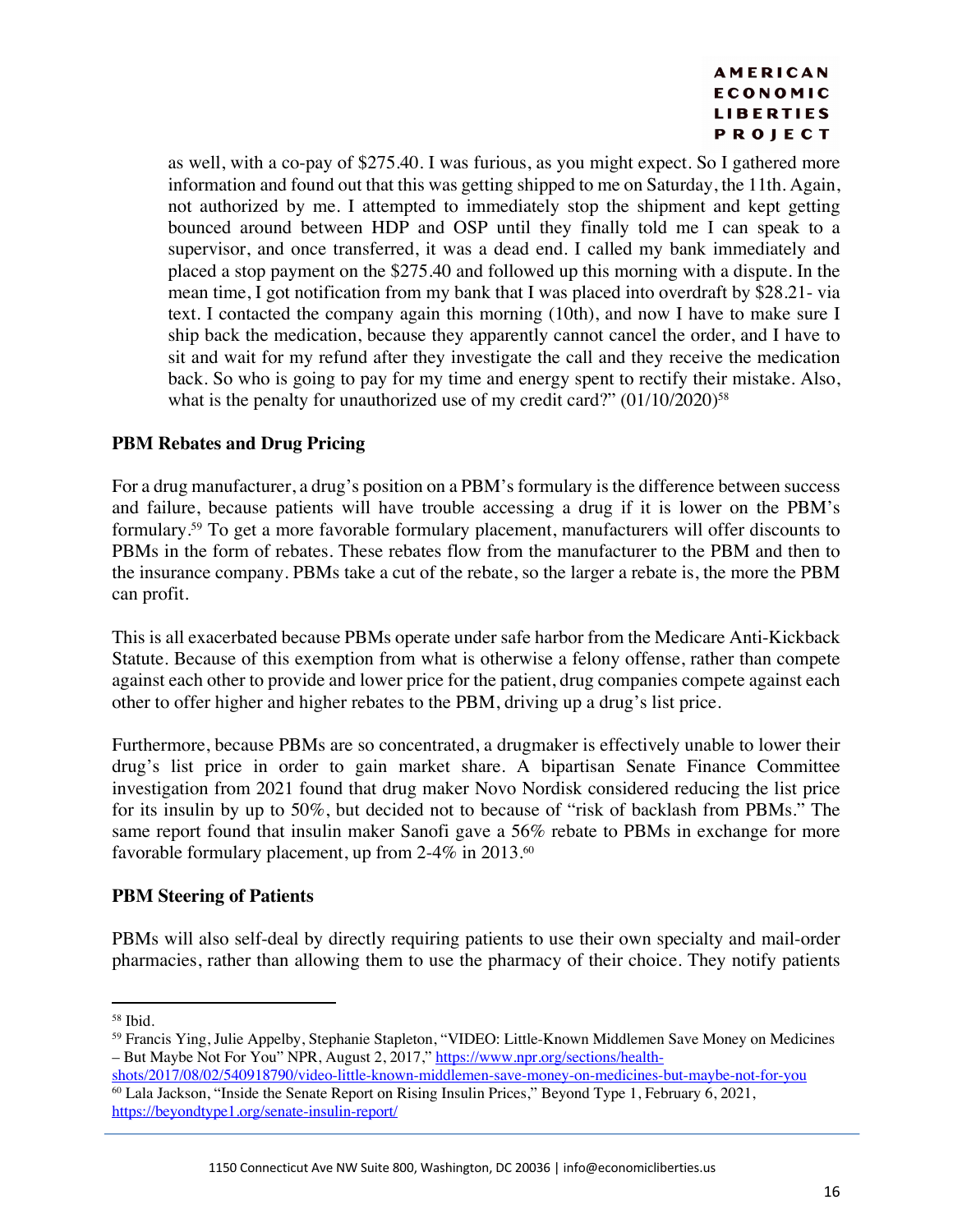that they must sever their relationship with their current pharmacy and move to the PBM-owned pharmacy, sometimes giving as little as one month for a patient to switch. Allowing PBMs to selfdeal in this way restricts patient choice, weakens the resiliency of pharmacy networks, and forces patients to cut off relationships with their existing pharmacy care provider. PBM anti-steering laws are in place in several states, including Louisiana, Georgia, Mississippi, and Maryland, but nationally this remains a problem. 61

# **Predatory Conduct Towards Independent Pharmacies**

PBMs have a well-documented history of under-reimbursing the independent pharmacies they compete with through their own in-house pharmacy, often to the point of bankruptcy.62 CVS had a pattern of reducing payments to independent pharmacies until they were in dire financial condition, and then offer to buy them out.<sup>63</sup> Roughly 16% of rural independent pharmacies shuttered between 2003 and 2018,<sup>64</sup> likely due in part to extractive PBM business practices like this. PBMs conduct surprise "audits" of community pharmacies and will charge excessive fees if they find even small clerical errors.65 Acting effectively as a private regulator for their own competitors, such practices reflect both a substantial abuse of power and a deep conflict of interest. PBMs and their corresponding Part D plans leverage their market dominance to force independent pharmacies into unfair take-it-or-leave-it contracts, exposing community pharmacies to underreimbursement and excessive, unnecessary fees by PBMs. These types of fees fall under what CFPB Chair Rohit Chopra refers to as "junk fees."66

Since 2010, PBMs have been charging pharmacies ever-increasing pharmacy price concessions, known as direct and indirect remuneration (DIR) fees. These are post-point-of-sale adjustments to the negotiated price of a drug. Instead of taking money from pharmacies at point-of-sale, these fees can be levied months after a patient buys a drug at a pharmacy. That is, a patient can go to a pharmacy, and the pharmacist gets a copay from the patient and a reimbursement from a PBM. The copayment from the patient is usually based on the total price then charged. But then, months later, the PBM claws back a portion of the amount reimbursed to the pharmacy.

<sup>61</sup> "Patient Steering Fact Sheet," California Pharmacists Association, August 2021, https://cpha.com/wpcontent/uploads/2021/08/Patient-Steering-Fact-Sheet-\_F.pdf

 $62$  "Side Effects: An Ongoing Investigation on the Rising Costs of Prescription Drugs," Columbus Dispatch, https://stories.usatodaynetwork.com/sideeffects/

<sup>63</sup> Marty Schladen and Lucas Sullivan, CVS Caremark Cut Payments to Pharmacies Amid \$70 Billion Deal to Buy Aetna, Columbus Dispatch, June 24, 2018, https://stories.usatodaynetwork.com/sideeffects/cvs-caremark-cutpayments-pharmacies-amid-70-billion-deal-buy-aetna/

<sup>&</sup>lt;sup>64</sup> Abiodun Salako, Fred Ullrich, Keith J. Mueller, "Update: Independently Owned Pharmacy Closures in Rural America, 2003-2018," RUPRI Center for Health Policy Analysis, July 2018, https://rupri.publichealth.uiowa.edu/publications/policybriefs/2018/2018%20Pharmacy%20Closures.pdf

<sup>65</sup> Zach Freed, "Reining In Pharmacy Middlemen," Institute for Local Self-Reliance, 2018, https://ilsr.org/rule/reining-in-pharmacy-middlemen/

<sup>66</sup> Rohit Chopra, "Prepared Remarks of CFPB Director Rohit Chopra on the Junk Fees RFI Press Call," Consumer Financial Protection Bureau, January 26, 2022, https://www.consumerfinance.gov/about-us/newsroom/preparedremarks-of-cfpb-director-rohit-chopra-on-the-junk-fees-rfi-press-call/